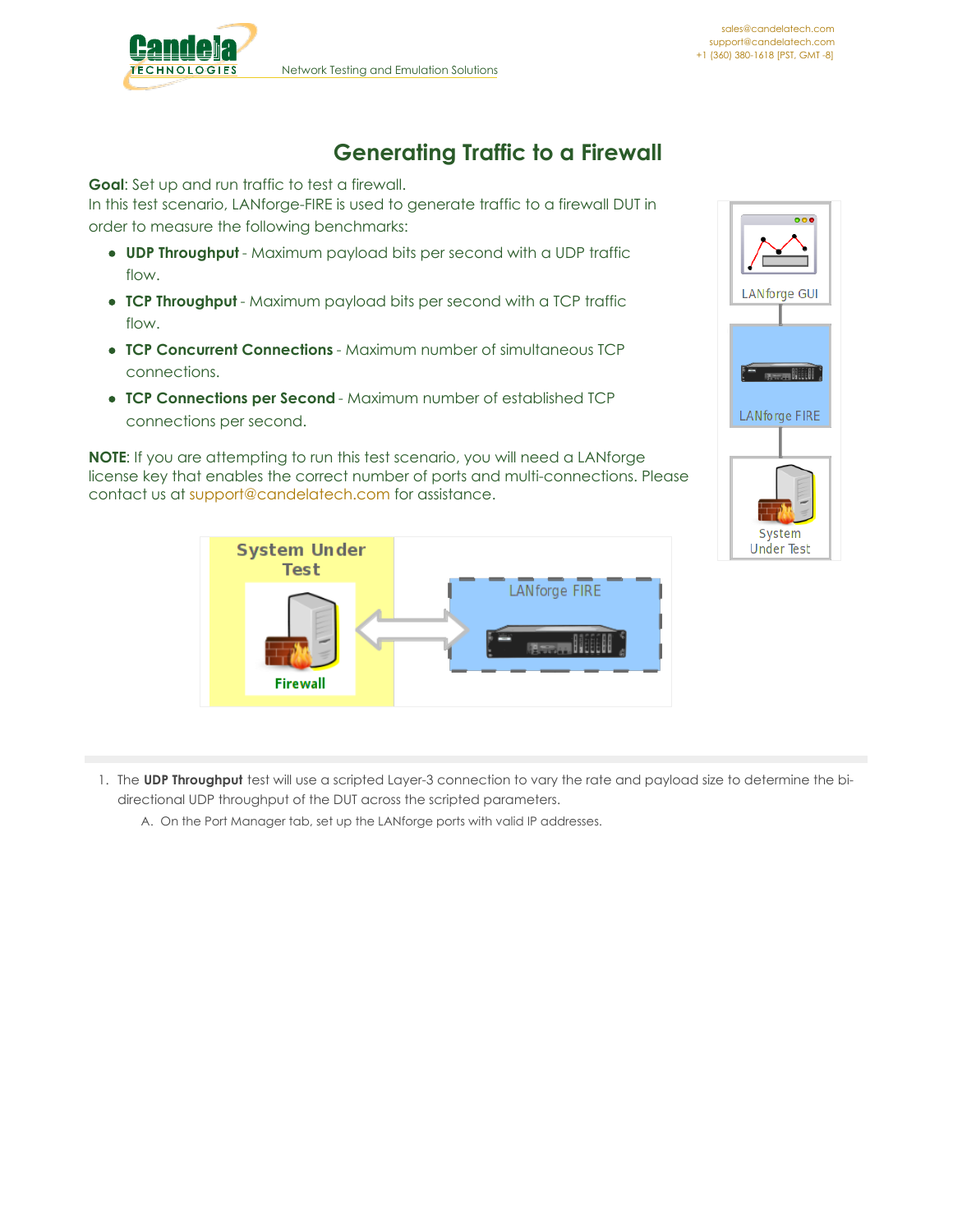| 圖                |                                                                                                                                       |                           | <b>LANforge Manager</b>                              |                     |                       | Version $(5.1.6)$ |                        |                    |               |                          | aori                      |  |  |  |
|------------------|---------------------------------------------------------------------------------------------------------------------------------------|---------------------------|------------------------------------------------------|---------------------|-----------------------|-------------------|------------------------|--------------------|---------------|--------------------------|---------------------------|--|--|--|
|                  | Control Reporting Tear-Off Help                                                                                                       |                           |                                                      |                     |                       |                   |                        |                    |               |                          |                           |  |  |  |
|                  |                                                                                                                                       |                           |                                                      |                     | <b>Stop All</b>       |                   | <b>Restart Manager</b> |                    |               | Refresh                  | <b>HELP</b>               |  |  |  |
|                  |                                                                                                                                       |                           |                                                      |                     |                       |                   |                        |                    |               |                          |                           |  |  |  |
| File-IO          | Generic<br>$Layer-4$                                                                                                                  | <b>Test Mgr</b>           | <b>Resource Mar</b>                                  | <b>Serial Spans</b> |                       | PPP-Links         | Port Mgr               | <b>Messages</b>    |               |                          |                           |  |  |  |
| <b>Status</b>    | Layer-3<br>L3 Endps                                                                                                                   |                           | VoIP/RTP                                             |                     | VoIP/RTP Endps        |                   | Armageddon             | WanLinks           |               | <b>Collision-Domains</b> |                           |  |  |  |
|                  | Disp: 192.168.100.169:0.0                                                                                                             |                           | <b>Sniff Packets</b>                                 |                     | <b>Clear Counters</b> |                   | <b>Reset Port</b>      | <b>Delete</b>      |               |                          |                           |  |  |  |
|                  |                                                                                                                                       |                           |                                                      |                     |                       |                   |                        |                    |               |                          |                           |  |  |  |
|                  | Rpt Timer: 30000                                                                                                                      | ▼                         | Apply                                                |                     | <b>View Details</b>   |                   | Create                 | Modify             |               | <b>Batch Modify</b>      |                           |  |  |  |
|                  |                                                                                                                                       |                           | -All Ethernet Interfaces (Ports) for all Resources.- |                     |                       |                   |                        |                    |               |                          |                           |  |  |  |
| Port             | Phan<br>IP<br>RX Bytes<br><b>RX Pkts</b><br><b>TX Pkts</b><br>Collisions<br>Alias<br>Pps RX<br>bps RX<br>TX Bytes<br>Pps TX<br>bps TX |                           |                                                      |                     |                       |                   |                        |                    |               |                          |                           |  |  |  |
| 1.1.00           | 192.168.100.173                                                                                                                       | eth0                      | 132,975                                              | 1.219               |                       | 6.644             | 846,756                | 1.034              | 6             | 39,572                   | $\circ$                   |  |  |  |
| 1.1.01<br>1.1.02 | 0.0.0.0<br>0.0.0.0                                                                                                                    | eth <sub>2</sub><br>leth3 | 0<br>0                                               | $\circ$<br>$\circ$  | $\Omega$<br>$\circ$   | $\circ$<br>0      | 0<br>0                 | $\circ$<br>$\circ$ | $\Omega$<br>0 | 0<br>0                   | $\circ$<br>$\circ$        |  |  |  |
| 1.1.03           | 0.0.0.0                                                                                                                               | leth4                     | 0                                                    | $\circ$             | $\Omega$              | $\Omega$          | 0                      | $\circ$            | $\circ$       | $\Omega$                 | $\circ$                   |  |  |  |
| 1.1.04           | 0.0.0.0                                                                                                                               | leth5                     | 0                                                    | $\circ$             | $\Omega$              | 0                 | 0                      | $\circ$            | $\Omega$      | $\circ$                  | 0                         |  |  |  |
| 1.1.05           | 0.0.0.0                                                                                                                               | leth 1                    | 0                                                    | $\circ$             | $\circ$               | $\circ$           | 0                      | $\circ$            | $\circ$       | 0                        | $\circ$                   |  |  |  |
| 1.1.06           | 192.168.0.2                                                                                                                           | eth6                      | $\circ$                                              | $\circ$             | $\Omega$              | $\circ$           | 468                    | 61                 | $\Omega$      | 36                       | $\circ$                   |  |  |  |
| 1.1.07           | 172.16.0.1                                                                                                                            | eth7                      | $\Omega$                                             | $\Omega$            | $\Omega$              | $\Omega$          | 468                    | $\sigma$           | $\Omega$      | 36                       | $\overline{\circ}$        |  |  |  |
| 1.1.08           | 0.0.0.0                                                                                                                               | eth8                      | 0                                                    | $\circ$             | $\circ$               | 0                 | 0                      | $\circ$            | $\circ$       | 0                        | $\circ$                   |  |  |  |
| 1.1.09           | 0.0.0.0                                                                                                                               | eth9                      | 0                                                    | $\circ$             | $\circ$               | 0                 | 0                      | $\circ$            | $\circ$       | 0                        | $\circ$                   |  |  |  |
| 1.1.10           | 0.0.0.0                                                                                                                               | eth <sub>10</sub>         | 0                                                    | $\circ$             | $\Omega$              | 0                 | $\Omega$               | $\circ$            | $\Omega$      | 0                        | $\circ$                   |  |  |  |
| 1.1.11           | 0.0.0.0                                                                                                                               | eth11                     | 0                                                    | $\circ$             | $\circ$               | $\circ$           | 0                      | $\circ$            | $\circ$       | 0                        | $\circ$                   |  |  |  |
| 1.1.12           | 0.0.0.0                                                                                                                               | eth <sub>12</sub>         | 0                                                    | $\circ$<br>$\circ$  | $\circ$               | 0<br>$\Omega$     | 0<br>0                 | $\circ$            | $\circ$       | $\circ$<br>$\circ$       | $\circ$<br>$\overline{0}$ |  |  |  |
| 1.1.13           | 0.0.0.0                                                                                                                               | eth13                     | 0                                                    |                     | $\circ$               |                   |                        | $\circ$            | $\circ$       |                          |                           |  |  |  |
|                  |                                                                                                                                       |                           |                                                      |                     |                       |                   |                        |                    |               |                          |                           |  |  |  |
|                  |                                                                                                                                       |                           |                                                      |                     |                       |                   |                        |                    |               |                          |                           |  |  |  |
|                  |                                                                                                                                       |                           |                                                      |                     |                       |                   |                        |                    |               |                          |                           |  |  |  |
|                  |                                                                                                                                       |                           |                                                      |                     |                       |                   |                        |                    |               |                          |                           |  |  |  |
|                  |                                                                                                                                       |                           |                                                      |                     |                       |                   |                        |                    |               |                          |                           |  |  |  |
|                  |                                                                                                                                       |                           |                                                      |                     |                       |                   |                        |                    |               |                          |                           |  |  |  |
|                  |                                                                                                                                       |                           |                                                      |                     |                       |                   |                        |                    |               |                          |                           |  |  |  |
|                  |                                                                                                                                       |                           |                                                      |                     |                       |                   |                        |                    |               |                          |                           |  |  |  |
| $\left  \right $ | $\mathbb{I}$                                                                                                                          |                           |                                                      |                     |                       |                   |                        |                    |               |                          | $\blacktriangleright$     |  |  |  |
|                  |                                                                                                                                       |                           |                                                      |                     |                       |                   |                        |                    |               |                          |                           |  |  |  |
|                  | Logged in to: 192.168.100.173:4002 as: Admin                                                                                          |                           |                                                      |                     |                       |                   |                        |                    |               |                          |                           |  |  |  |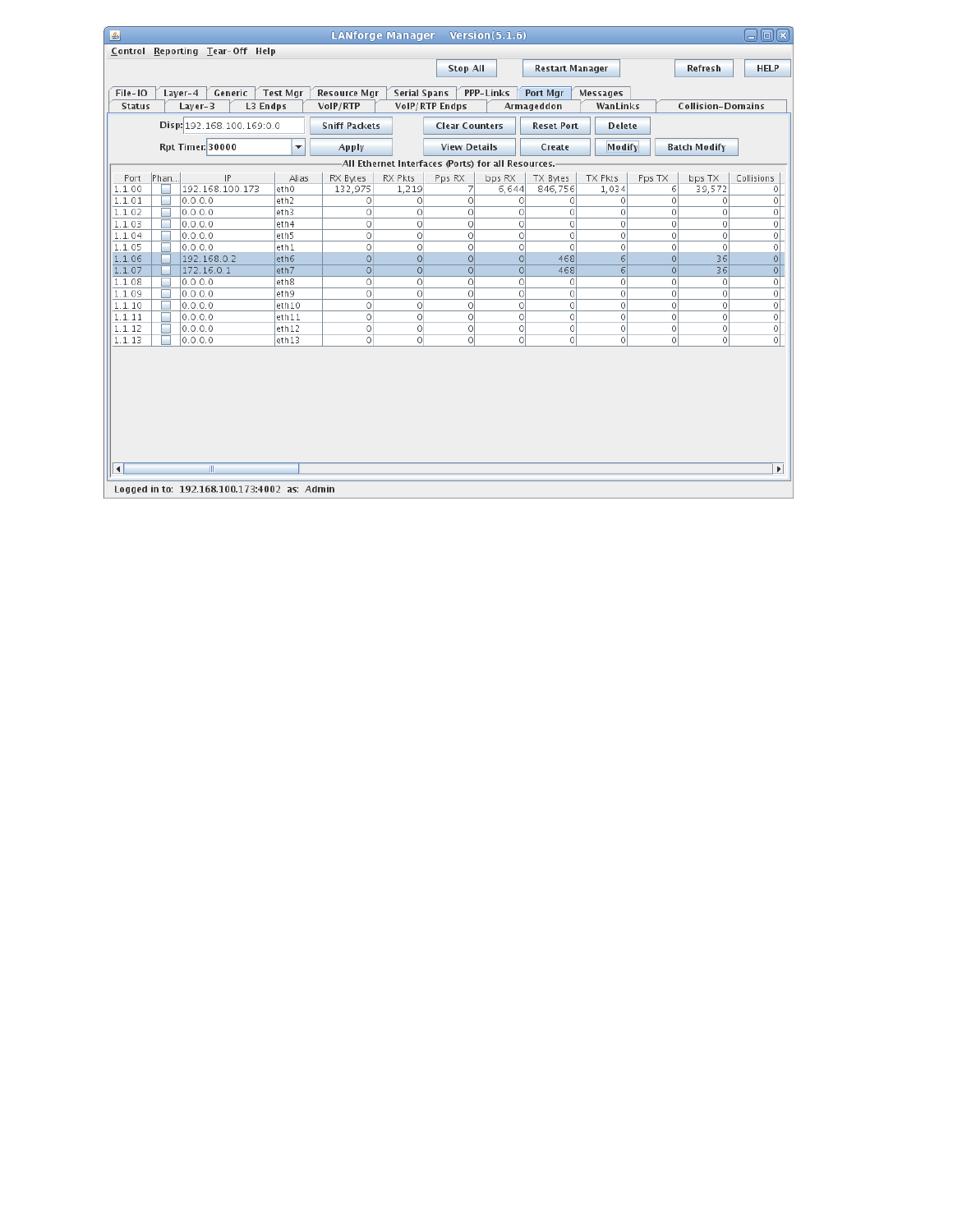B. On the Layer-3 tab, create a UDP connection.

| $\Box$ lelk<br>图<br>udp-test - Create/Modify Cross Connect |                                                    |                          |                                                |  |                               |                                       |                          |                                       |  |  |  |  |
|------------------------------------------------------------|----------------------------------------------------|--------------------------|------------------------------------------------|--|-------------------------------|---------------------------------------|--------------------------|---------------------------------------|--|--|--|--|
| All<br>$^{+}$<br>٠                                         |                                                    |                          |                                                |  | <b>Display</b><br><b>Sync</b> | <b>Batch-Create</b>                   |                          | OK<br>Cancel<br><b>Apply</b>          |  |  |  |  |
| <b>CX Name:</b><br><b>CX Type:</b>                         | <b>Cross-Connect</b><br>udp-test<br>LANforge / UDP |                          | ▼                                              |  | <b>Report Timer:</b>          | <b>Cross-Connect</b><br>fast<br>(1 s) |                          | $\overline{\phantom{a}}$              |  |  |  |  |
|                                                            | <b>Endpoint A</b>                                  |                          | <b>Endpoint B</b>                              |  | <b>Pld Pattern</b>            | <b>Endpoint A</b><br>increasing       | ٠                        | <b>Endpoint B</b><br>increasing<br>▼  |  |  |  |  |
| <b>Resource:</b>                                           | 1 (ct503-60)                                       | $\overline{\phantom{a}}$ | $ 1 (ct503-60)$<br>$\overline{\mathbf{v}}$     |  |                               | <b>AUTO</b>                           | ÷                        | <b>AUTO</b>                           |  |  |  |  |
| Port:                                                      | eth7                                               | $\overline{\mathbf{v}}$  | eth <sub>6</sub><br>▼                          |  | Min IP Port:                  | Same                                  |                          | ▼                                     |  |  |  |  |
| Min Tx Rate:                                               | New Modem (56 Kbps)                                | $\overline{\phantom{a}}$ | New Modem (56 Kbps)<br>▼                       |  | Max IP Port:                  |                                       | ▼                        | <b>Same</b><br>▼                      |  |  |  |  |
| Max Tx Rate:                                               | Same                                               | $\overline{\phantom{a}}$ | Same<br>$\overline{\phantom{a}}$               |  | <b>Min Duration:</b>          | Forever                               | ٠                        | Forever<br>▼                          |  |  |  |  |
| Min PDU Size:                                              | <b>AUTO</b>                                        | $\overline{\mathbf{v}}$  | <b>AUTO</b><br>▼                               |  | <b>Max Duration:</b>          | Same                                  | ٠                        | Same<br>▼                             |  |  |  |  |
| <b>Max PDU Size:</b>                                       | Same                                               | $\overline{\phantom{a}}$ | Same<br>▼                                      |  | <b>Min Reconn:</b>            | l٥<br>$(0 \text{ ms})$                | ٠                        | lΘ<br>$(0 \text{ ms})$<br>▼           |  |  |  |  |
| <b>IP ToS:</b>                                             | Best Effort<br>(0)                                 | $\overline{\phantom{a}}$ | Best Effort<br>(0)<br>$\overline{\phantom{a}}$ |  | <b>Max Reconn:</b>            | Same                                  | $\overline{\phantom{0}}$ | Same<br>▼                             |  |  |  |  |
|                                                            | Infinite                                           |                          | Infinite                                       |  | Multi-Conn:                   | Normal (0)                            | $\overline{\phantom{a}}$ | Normal(0)<br>$\overline{\phantom{a}}$ |  |  |  |  |
| <b>Pkts To Send:</b>                                       |                                                    | $\overline{\phantom{a}}$ | $\overline{\phantom{a}}$                       |  |                               | <b>Script</b>                         |                          | <b>Script</b>                         |  |  |  |  |
|                                                            |                                                    |                          |                                                |  |                               | <b>Thresholds</b>                     |                          | <b>Thresholds</b>                     |  |  |  |  |
|                                                            |                                                    |                          |                                                |  |                               |                                       |                          |                                       |  |  |  |  |
|                                                            | <b>Cross-Connect</b>                               |                          |                                                |  |                               | <b>Endpoint A</b>                     |                          | <b>Endpoint B</b>                     |  |  |  |  |
| <b>Test Manager</b>                                        | default tm                                         |                          | ۰                                              |  | <b>Snd Buff Size:</b>         | OS Default                            | ٠                        | los Default<br>▼                      |  |  |  |  |
| <b>Quiesce:</b>                                            | 3(3 sec)                                           |                          | ٠                                              |  | <b>Rcv Buff Size:</b>         | OS Default                            | ٠                        | los Default<br>٠                      |  |  |  |  |
|                                                            | <b>Endpoint A</b>                                  |                          | <b>Endpoint B</b>                              |  | Send Bad FCS:                 | zero (0%)                             | ÷                        | zero (O%)<br>÷                        |  |  |  |  |
| IP Addr:                                                   | <b>AUTO</b>                                        | $\overline{\phantom{a}}$ | <b>AUTO</b><br>$\blacktriangledown$            |  | <b>Src MAC:</b>               | 00:00:00:00:00:00                     | ÷                        | 00:00:00:00:00:00<br>v                |  |  |  |  |
|                                                            | Replay File                                        |                          | $\Box$ Replay File                             |  |                               | Use-Proxy                             |                          | Use-Proxy                             |  |  |  |  |
|                                                            | $\Box$ Loop                                        |                          | $\Box$ Loop                                    |  | Proxy Addr:                   | 0.0.0.0                               |                          | 0.0.0.0                               |  |  |  |  |
|                                                            | Dest Mac                                           |                          | Dest Mac                                       |  | <b>Proxy Port:</b>            | lo                                    |                          | Ō                                     |  |  |  |  |
| Filename:                                                  |                                                    |                          |                                                |  | Socket Priority: 0            |                                       |                          | lo                                    |  |  |  |  |
| <b>Dest MAC:</b>                                           |                                                    | ÷                        | v                                              |  |                               | Payload                               |                          | Payload                               |  |  |  |  |

- A. Set Endpoint A to use the DUT WAN port.
- B. Set Endpoint B to use the DUT LAN port.
- C. Make sure CX Type is LANforge / UDP then select **Apply**.
- C. Select the **Script** button to set up the scripting parameters.

| 图                                                                                                          |                                                | <b>Add/Modify Script</b>                                   |                                   | $\Box$ els                                                   |  |  |  |  |  |  |  |
|------------------------------------------------------------------------------------------------------------|------------------------------------------------|------------------------------------------------------------|-----------------------------------|--------------------------------------------------------------|--|--|--|--|--|--|--|
| <b>Endpoint Name: udp-test-A</b>                                                                           | <b>Script Type:</b><br>$\overline{\mathbf{v}}$ | <b>RFC-2544</b>                                            | $\overline{\phantom{a}}$          |                                                              |  |  |  |  |  |  |  |
| my-script<br><b>Script Name:</b>                                                                           | <b>Group Action:</b>                           | AII                                                        | $\overline{\phantom{a}}$          |                                                              |  |  |  |  |  |  |  |
| $\triangleright$ Enable Script $\triangleright$ Show Reports                                               |                                                | <b>Ø Symmetric</b> Loop Hide Iteration Details Fide Legend |                                   | $\Box$ Hide CSV                                              |  |  |  |  |  |  |  |
| Estimated Duration: 43.333 m (43.333 m)<br>Forever<br>÷<br>Script Iterations: 40 (40)<br><b>Loop Count</b> |                                                |                                                            |                                   |                                                              |  |  |  |  |  |  |  |
| <b>Script Configuration</b>                                                                                |                                                |                                                            |                                   |                                                              |  |  |  |  |  |  |  |
| Show Dups<br>Show 000                                                                                      |                                                | Show Attenuation Hide Latency Distributions                |                                   | Hide Constraints                                             |  |  |  |  |  |  |  |
| <b>Run Duration:</b>                                                                                       | (1 <sub>m</sub> )<br>1 <sub>m</sub>            | $\blacktriangleright$ Pause Duration:                      | 5 <sub>s</sub>                    | (5 s)<br>▼                                                   |  |  |  |  |  |  |  |
| <b>Max Drop Percent:</b>                                                                                   | 5% (5%)                                        | Max-Tx-Underrun:<br>$\overline{\phantom{a}}$               | 10% (10%)                         | ▼                                                            |  |  |  |  |  |  |  |
| Max litter:                                                                                                | high (100 ms)                                  | <b>Max RT Latency:</b><br>▼                                |                                   | 500ms (500 ms)<br>▼                                          |  |  |  |  |  |  |  |
| Max Failed OK:                                                                                             | ١o                                             | $\overline{\phantom{a}}$                                   |                                   |                                                              |  |  |  |  |  |  |  |
| <b>Rates A-</b>                                                                                            | Rates B-                                       |                                                            |                                   | $P$ ayload Sizes A — payload Sizes B — pattenuations (ddB) — |  |  |  |  |  |  |  |
| bps<br>bos<br>10000000 (10 Mbps)                                                                           | 10000000 (10 Mbps)                             | 60 (60 B)<br>128 (128 B)                                   | 60 (60 B)<br>128 (128 B)          | <b>NONE</b><br>$\overline{\phantom{a}}$                      |  |  |  |  |  |  |  |
| 15000000 (15 Mbps)<br>20000000 (20 Mbps)                                                                   | 15000000 (15 Mbps)<br>20000000 (20 Mbps)       | 256 (256 B)<br>512 (512 B)                                 | 256 (256 B)<br>512(512B)          |                                                              |  |  |  |  |  |  |  |
| 25000000 (25 Mbps)                                                                                         | 25000000 (25 Mbps)                             | 1024 (1 KB)                                                | 1024 (1 KB)                       |                                                              |  |  |  |  |  |  |  |
| 30000000 (30 Mbps)                                                                                         | 30000000 (30 Mbps)                             | 1280 (1.25 KB)<br>1460 (1.426 KB)                          | 1280 (1.25 KB)<br>1460 (1.426 KB) |                                                              |  |  |  |  |  |  |  |
|                                                                                                            |                                                | 1472 (1.438 KB)                                            | 1472 (1.438 KB)                   |                                                              |  |  |  |  |  |  |  |
|                                                                                                            |                                                |                                                            |                                   |                                                              |  |  |  |  |  |  |  |
|                                                                                                            |                                                |                                                            |                                   |                                                              |  |  |  |  |  |  |  |
|                                                                                                            |                                                |                                                            |                                   |                                                              |  |  |  |  |  |  |  |
|                                                                                                            |                                                |                                                            |                                   |                                                              |  |  |  |  |  |  |  |
|                                                                                                            | <b>Show Previous Report</b>                    | <b>Sync</b><br><b>Apply</b>                                | OK                                | Cancel                                                       |  |  |  |  |  |  |  |

- A. Set up the script to iterate over the rates.
- B. Specify the payload sizes to be tested.
- For more information see LANforge FIRE [Cookbook](http://localhost/LANforgeGUI/ex10_scripted_layer3.php) example: Scripted Layer-3 Test
- D. Highlight the connection and select the **Start** button.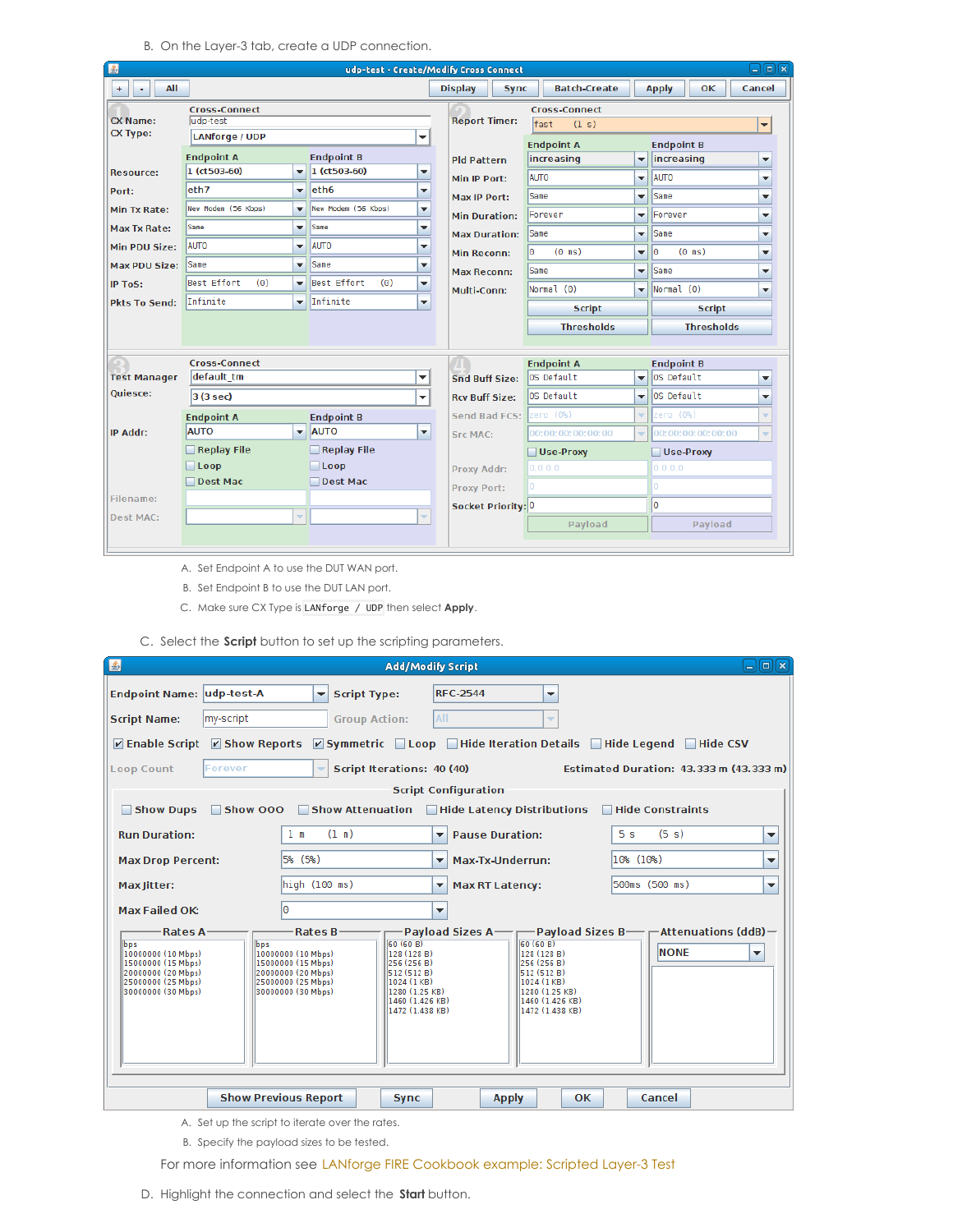| <b>HELP</b><br><b>Stop All</b><br><b>Restart Manager</b><br>Refresh<br>Generic<br>File-IO<br>$Layer-4$<br><b>Test Mgr</b><br><b>Serial Spans</b><br><b>PPP-Links</b><br>Port Mgr<br>Messages<br><b>Resource Mgr</b><br>L3 Endps<br>VoIP/RTP<br>VoIP/RTP Endps<br>Armageddon<br><b>Collision-Domains</b><br><b>Status</b><br>Layer-3<br>WanLinks<br><b>Start</b><br>$\overline{\phantom{a}}$<br><b>Select All</b><br>Stop<br>Quiesce<br>Clear<br>Go Test Manager all<br>Rpt Timer (ms): 3000<br>$\overline{\phantom{a}}$ Go<br>$ 0 - 200$<br><b>Create</b><br>Modify<br><b>Delete</b><br><b>Display</b><br>View<br>-Cross Connects for Selected Test Manager-<br>Pkt Tx A->B Pkt Tx A<-B   Rate A->B   Rate A<-B   Rx Drop A   Rx Drop B   Rpt Timer   EID  <br>State<br>Endpoints $(A \le -> B)$<br>Name<br>Type<br>123,666<br>124, 196 1, 184, 398 1, 184, 746<br>1000 1.8 udp-test-A <= > udp-<br>LF/UDP<br>Run<br>0.254<br>udp-test<br> 0 | $\boxdot$ or<br><b>LANforge Manager</b><br>Version $(5.1.6)$<br>圖 |  |  |  |  |  |  |  |  |  |  |  |
|----------------------------------------------------------------------------------------------------------------------------------------------------------------------------------------------------------------------------------------------------------------------------------------------------------------------------------------------------------------------------------------------------------------------------------------------------------------------------------------------------------------------------------------------------------------------------------------------------------------------------------------------------------------------------------------------------------------------------------------------------------------------------------------------------------------------------------------------------------------------------------------------------------------------------------------------|-------------------------------------------------------------------|--|--|--|--|--|--|--|--|--|--|--|
|                                                                                                                                                                                                                                                                                                                                                                                                                                                                                                                                                                                                                                                                                                                                                                                                                                                                                                                                              | Control Reporting Tear-Off Help                                   |  |  |  |  |  |  |  |  |  |  |  |
|                                                                                                                                                                                                                                                                                                                                                                                                                                                                                                                                                                                                                                                                                                                                                                                                                                                                                                                                              |                                                                   |  |  |  |  |  |  |  |  |  |  |  |
|                                                                                                                                                                                                                                                                                                                                                                                                                                                                                                                                                                                                                                                                                                                                                                                                                                                                                                                                              |                                                                   |  |  |  |  |  |  |  |  |  |  |  |
|                                                                                                                                                                                                                                                                                                                                                                                                                                                                                                                                                                                                                                                                                                                                                                                                                                                                                                                                              |                                                                   |  |  |  |  |  |  |  |  |  |  |  |
|                                                                                                                                                                                                                                                                                                                                                                                                                                                                                                                                                                                                                                                                                                                                                                                                                                                                                                                                              |                                                                   |  |  |  |  |  |  |  |  |  |  |  |
|                                                                                                                                                                                                                                                                                                                                                                                                                                                                                                                                                                                                                                                                                                                                                                                                                                                                                                                                              |                                                                   |  |  |  |  |  |  |  |  |  |  |  |
|                                                                                                                                                                                                                                                                                                                                                                                                                                                                                                                                                                                                                                                                                                                                                                                                                                                                                                                                              |                                                                   |  |  |  |  |  |  |  |  |  |  |  |
|                                                                                                                                                                                                                                                                                                                                                                                                                                                                                                                                                                                                                                                                                                                                                                                                                                                                                                                                              |                                                                   |  |  |  |  |  |  |  |  |  |  |  |
|                                                                                                                                                                                                                                                                                                                                                                                                                                                                                                                                                                                                                                                                                                                                                                                                                                                                                                                                              |                                                                   |  |  |  |  |  |  |  |  |  |  |  |
|                                                                                                                                                                                                                                                                                                                                                                                                                                                                                                                                                                                                                                                                                                                                                                                                                                                                                                                                              |                                                                   |  |  |  |  |  |  |  |  |  |  |  |
|                                                                                                                                                                                                                                                                                                                                                                                                                                                                                                                                                                                                                                                                                                                                                                                                                                                                                                                                              |                                                                   |  |  |  |  |  |  |  |  |  |  |  |
|                                                                                                                                                                                                                                                                                                                                                                                                                                                                                                                                                                                                                                                                                                                                                                                                                                                                                                                                              |                                                                   |  |  |  |  |  |  |  |  |  |  |  |
|                                                                                                                                                                                                                                                                                                                                                                                                                                                                                                                                                                                                                                                                                                                                                                                                                                                                                                                                              |                                                                   |  |  |  |  |  |  |  |  |  |  |  |
|                                                                                                                                                                                                                                                                                                                                                                                                                                                                                                                                                                                                                                                                                                                                                                                                                                                                                                                                              |                                                                   |  |  |  |  |  |  |  |  |  |  |  |
|                                                                                                                                                                                                                                                                                                                                                                                                                                                                                                                                                                                                                                                                                                                                                                                                                                                                                                                                              |                                                                   |  |  |  |  |  |  |  |  |  |  |  |
|                                                                                                                                                                                                                                                                                                                                                                                                                                                                                                                                                                                                                                                                                                                                                                                                                                                                                                                                              |                                                                   |  |  |  |  |  |  |  |  |  |  |  |
|                                                                                                                                                                                                                                                                                                                                                                                                                                                                                                                                                                                                                                                                                                                                                                                                                                                                                                                                              |                                                                   |  |  |  |  |  |  |  |  |  |  |  |
|                                                                                                                                                                                                                                                                                                                                                                                                                                                                                                                                                                                                                                                                                                                                                                                                                                                                                                                                              |                                                                   |  |  |  |  |  |  |  |  |  |  |  |
|                                                                                                                                                                                                                                                                                                                                                                                                                                                                                                                                                                                                                                                                                                                                                                                                                                                                                                                                              |                                                                   |  |  |  |  |  |  |  |  |  |  |  |
|                                                                                                                                                                                                                                                                                                                                                                                                                                                                                                                                                                                                                                                                                                                                                                                                                                                                                                                                              |                                                                   |  |  |  |  |  |  |  |  |  |  |  |
|                                                                                                                                                                                                                                                                                                                                                                                                                                                                                                                                                                                                                                                                                                                                                                                                                                                                                                                                              |                                                                   |  |  |  |  |  |  |  |  |  |  |  |
|                                                                                                                                                                                                                                                                                                                                                                                                                                                                                                                                                                                                                                                                                                                                                                                                                                                                                                                                              |                                                                   |  |  |  |  |  |  |  |  |  |  |  |
|                                                                                                                                                                                                                                                                                                                                                                                                                                                                                                                                                                                                                                                                                                                                                                                                                                                                                                                                              |                                                                   |  |  |  |  |  |  |  |  |  |  |  |
|                                                                                                                                                                                                                                                                                                                                                                                                                                                                                                                                                                                                                                                                                                                                                                                                                                                                                                                                              |                                                                   |  |  |  |  |  |  |  |  |  |  |  |
|                                                                                                                                                                                                                                                                                                                                                                                                                                                                                                                                                                                                                                                                                                                                                                                                                                                                                                                                              |                                                                   |  |  |  |  |  |  |  |  |  |  |  |
|                                                                                                                                                                                                                                                                                                                                                                                                                                                                                                                                                                                                                                                                                                                                                                                                                                                                                                                                              |                                                                   |  |  |  |  |  |  |  |  |  |  |  |
|                                                                                                                                                                                                                                                                                                                                                                                                                                                                                                                                                                                                                                                                                                                                                                                                                                                                                                                                              |                                                                   |  |  |  |  |  |  |  |  |  |  |  |
| Logged in to: 192.168.100.173:4002 as: Admin                                                                                                                                                                                                                                                                                                                                                                                                                                                                                                                                                                                                                                                                                                                                                                                                                                                                                                 |                                                                   |  |  |  |  |  |  |  |  |  |  |  |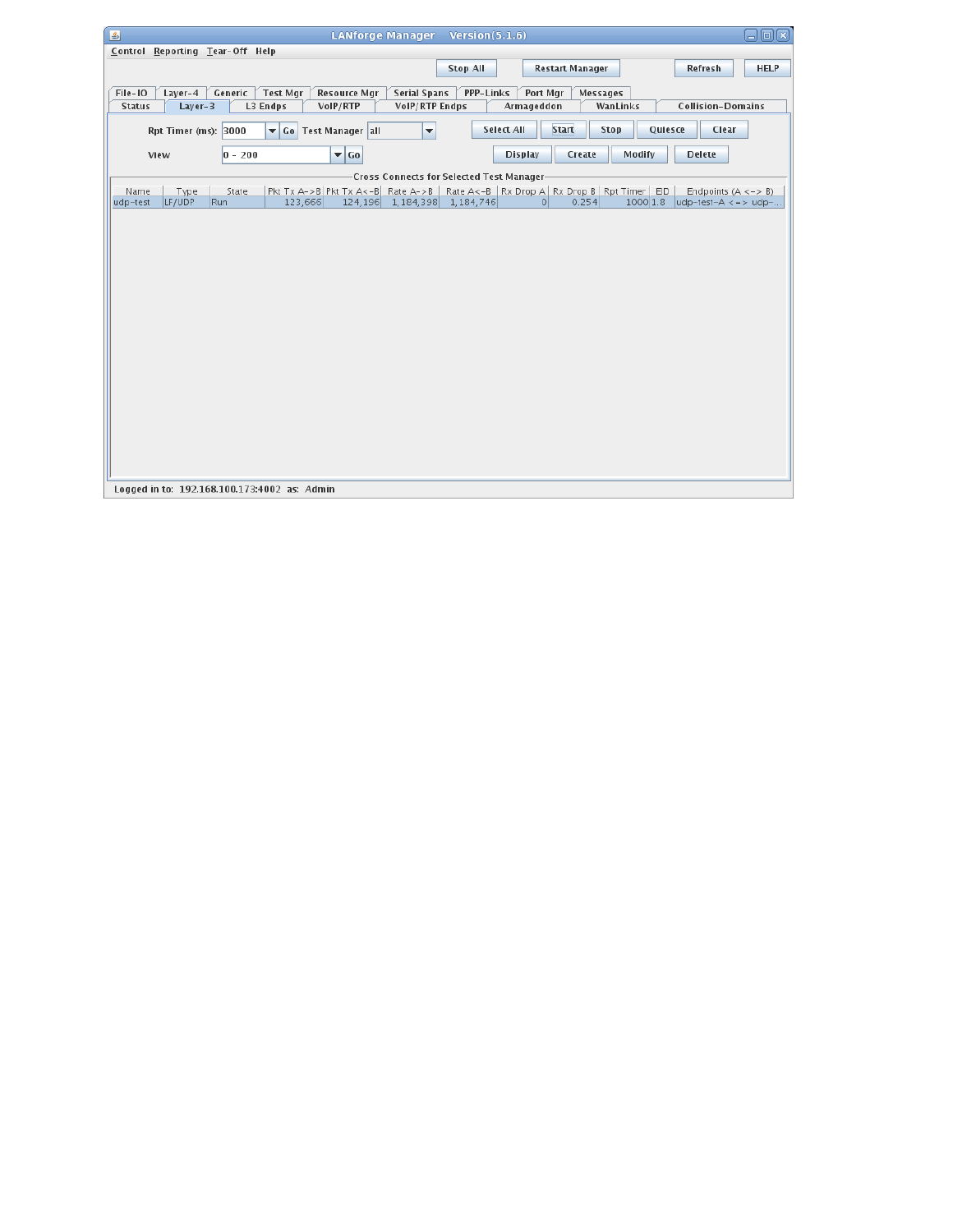E. The final test report shows the results of the test run. Here we can see that the DUT has the best bi-directional throughput with 1460Byte payloads at 24.9Mbps.

| 圖                                   |                       |                                                                                                                                                                                     |                      |                        | <b>Script Report for Endpoint: udp-test-A</b> |                  |                  |                  |                  |               |                 | $\Box$ eix       |                      |
|-------------------------------------|-----------------------|-------------------------------------------------------------------------------------------------------------------------------------------------------------------------------------|----------------------|------------------------|-----------------------------------------------|------------------|------------------|------------------|------------------|---------------|-----------------|------------------|----------------------|
|                                     |                       | Started test at: Thu Sep 23 07:28:03 2010<br>Iteration Duration: 60000ms<br>Number of running endpoints at end of first iteration: 2<br>System Load at end of first iteration: 0.05 |                      | Pause Duration: 5000ms |                                               |                  |                  |                  |                  |               |                 |                  | $\blacktriangle$     |
|                                     | Endpoint Information: | Endpoint ID: udp-test-A                                                                                                                                                             | Type: LANFORGE UDP   |                        | Peer Endpoint ID: udp-test-B                  |                  |                  |                  |                  |               |                 |                  |                      |
|                                     |                       | Summary data for each iteration:                                                                                                                                                    |                      |                        |                                               |                  |                  |                  |                  |               |                 |                  |                      |
|                                     | ## pld-size           | cfg-rate                                                                                                                                                                            | tx-bps               | $rx - bps$             | rx-bps-LL                                     | tx-pps<br>$\sim$ | $rx - pps$       | tx-pkts          | rx-pkts          | cx-drops      |                 | drop% rx-lat(ms) |                      |
| $\overline{\phantom{a}}$<br>$\circ$ | (bytes)<br>60         | (bps)<br>10000000                                                                                                                                                                   | 1313968              | peer<br>1313832        | peer<br>0                                     | 2737             | peer<br>2737     | 164246           | peer<br>164229   | peer<br>17    | peer<br>0.010   | peer<br>319      |                      |
| $\mathbf{1}$                        | 128                   | 10000000                                                                                                                                                                            | 2787447              | 2787447                | 0                                             | 2722             | 2722             | 163327           | 163327           | 0             | 0.000           | 263              |                      |
| $\overline{2}$                      | 256                   | 10000000                                                                                                                                                                            | 5516322              | 5516322                | 0                                             | 2694             | 2694             | 161611           | 161611           | 0             | 0.000           | 205              |                      |
| 3                                   | 512                   | 10000000                                                                                                                                                                            | 9993967              | 9993967                | $\theta$                                      | 2440             | 2440             | 146396           | 146396           | 0             | 0.000           | 0                |                      |
| 4                                   | 1024                  | 10000000                                                                                                                                                                            | 9993967              | 9993967                | 0                                             | 1220             | 1220             | 73198            | 73198            | 0             | 0.000           | 0                |                      |
| 5                                   | 1280                  | 10000000                                                                                                                                                                            | 9994581              | 9994581                | $\circ$                                       | 976              | 976              | 58562            | 58562            | 0             | 0.000           | 0                |                      |
| 6                                   | 1460                  | 10000000                                                                                                                                                                            | 9993019              | 9993019                | 0                                             | 856              | 856              | 51334            | 51334            | $\circ$       | 0.000           | 0                |                      |
| $\overline{7}$<br>8                 | 1472<br>60            | 10000000<br>15000000                                                                                                                                                                | 9994487<br>1317586   | 9994487<br>1317586     | 0<br>0                                        | 849<br>2745      | 849<br>2745      | 50923<br>164701  | 50923<br>164701  | 0<br>0        | 0.000<br>0.000  | 0<br>443         |                      |
| 9                                   | 128                   | 15000000                                                                                                                                                                            | 2792550              | 2792550                | 0                                             | 2727             | 2727             | 163626           | 163626           | 0             | 0.000           | 370              |                      |
| 10                                  | 256                   | 15000000                                                                                                                                                                            | 5523149              | 5523149                | 0                                             | 2697             | 2697             | 161811           | 161811           | 0             | 0.000           | 288              |                      |
| 11                                  | 512                   | 15000000                                                                                                                                                                            | 10815556             | 10815556               | $\circ$                                       | 2641             | 2641             | 158431           | 158431           | 0             | 0.000           | 204              |                      |
| 12                                  | 1024                  | 15000000                                                                                                                                                                            | 14991497             | 14991497               | $\circ$                                       | 1830             | 1830             | 109801           | 109801           | 0             | 0.000           | 0                |                      |
| 13                                  | 1280                  | 15000000                                                                                                                                                                            | 14991019             | 14991019               | $\circ$                                       | 1464             | 1464             | 87838            | 87838            | 0             | 0.000           | $\Omega$         |                      |
| 14                                  | 1460                  | 15000000                                                                                                                                                                            | 14990696             | 14990696               | 0                                             | 1283             | 1283             | 77007            | 77007            | 0             | 0.000           | 0                |                      |
| 15                                  | 1472                  | 15000000                                                                                                                                                                            | 14989082             | 14989082               | 0                                             | 1273             | 1273             | 76371            | 76371            | 0             | 0.000           | 0                |                      |
| 16                                  | 60                    | 20000000                                                                                                                                                                            | 19984952             | 1319512                | 0                                             | 41635            | 2749             | 2498119          | 164939           | 2333180       | 93.397          | 471              |                      |
| 17                                  | 128                   | 20000000                                                                                                                                                                            | 19985510             | 2825114                | 0                                             | 19517            | 2759             | 1171026          | 165534           | 1005492       | 85.864          | 449              |                      |
| 18                                  | 256                   | 20000000                                                                                                                                                                            | 5532058              | 5532058                | $\circ$                                       | 2701             | 2701             | 162072           | 162072           | 0             | 0.000           | 371              |                      |
| 19                                  | 512                   | 20000000                                                                                                                                                                            | 10823885             | 10823885               | 0                                             | 2643             | 2643             | 158553           | 158553           | 0             | 0.000           | 263              |                      |
| 20                                  | 1024                  | 20000000                                                                                                                                                                            | 19985203             | 19985203               | 0                                             | 2440             | 2440             | 146376           | 146376           | 0             | 0.000           | 1                |                      |
| 21<br>22                            | 1280<br>1460          | 20000000<br>20000000                                                                                                                                                                | 19986261<br>19987400 | 19986261<br>19987400   | $\circ$<br>0                                  | 1952<br>1711     | 1952<br>1711     | 117107<br>102675 | 117107<br>102675 | 0<br>$\theta$ | 0.000<br>0.000  | 0<br>0           |                      |
| 23                                  | 1472                  | 20000000                                                                                                                                                                            | 19986620             | 19986620               | 0                                             | 1697             | 1697             | 101834           | 101834           | 0             | 0.000           | 0                |                      |
| 24                                  | 60                    | 25000000                                                                                                                                                                            | 24979984             | 1343464                | 0                                             | 52042            | 2799             | 3122498          | 167933           | 2954565       | 94.622          | 469              |                      |
| 25                                  | 128                   | 25000000                                                                                                                                                                            | 24983006             | 2851755                | 0                                             | 24397            | 2785             | 1463848          | 167095           | 1296753       | 88.585          | 451              |                      |
| 26                                  | 256                   | 25000000                                                                                                                                                                            | 19315678             | 5539908                | $\theta$                                      | 9431             | 2705             | 565889           | 162302           | 403587        | 71.319          | 449              |                      |
| 27                                  | 512                   | 25000000                                                                                                                                                                            | 10834057             | 10834057               | $\circ$                                       | 2645             | 2645             | 158702           | 158702           | 0             | 0.000           | 321              |                      |
| 28                                  | 1024                  | 25000000                                                                                                                                                                            | 20846592             | 16534323               | $\circ$                                       | 2545             | 2018             | 152685           | 121101           | 31584         | 20.686          | 207              |                      |
| 29                                  | 1280                  | 25000000                                                                                                                                                                            | 24984576             | 24984576               | 0                                             | 2440             | 2440             | 146394           | 146394           | 0             | 0.000           | $\mathbf{1}$     |                      |
| 30                                  | 1460                  | 25000000                                                                                                                                                                            | 24985856             | 24985856               | 0                                             | 2139             | 2139             | 128352           | 128352           | 0             | 0.000           | $\mathbf{1}$     |                      |
| 31                                  | 1472                  | 25000000                                                                                                                                                                            | 24982588             | 24982588               | 0                                             | 2121             | 2121             | 127289           | 127289           | 0             | 0.000           | $\mathbf{1}$     |                      |
| 32                                  | 60                    | 30000000                                                                                                                                                                            | 29977504             | 1320720                | 0                                             | 62453            | 2752             | 3747188          | 165090           | 3582098       | 95.594          | 471              |                      |
| 33                                  | 128                   | 30000000                                                                                                                                                                            | 29979699             | 2772036                | $\circ$                                       | 29277            | 2707             | 1756623          | 162424           | 1594199       | 90.754          | 457              |                      |
| 34                                  | 256                   | 30000000                                                                                                                                                                            | 29977498             | 5595648                | $\circ$                                       | 14637            | 2732             | 878247           | 163935           | 714312        | 81.334          | 447              |                      |
| 35<br>36                            | 512<br>1024           | 30000000<br>30000000                                                                                                                                                                | 10844706<br>20856757 | 10844706<br>16537188   | $\circ$<br>$\circ$                            | 2648<br>2546     | 2648<br>2019     | 158858<br>152762 | 158858<br>121124 | 0<br>31638    | 0.000<br>20.711 | 379<br>247       |                      |
| 37                                  | 1280                  | 30000000                                                                                                                                                                            | 25577301             | 18959360               | 0                                             | 2498             | 1852             | 149867           | 111090           | 38777         | 25.874          | 210              |                      |
| 38                                  | 1460                  | 30000000                                                                                                                                                                            | 28829939             | 19782611               | 0                                             | 2468             | 1694             | 148099           | 101623           | 46476         | 31,382          | 183              |                      |
| 39                                  | 1472                  | 30000000                                                                                                                                                                            | 28997811             | 19803503               | 0                                             | 2462             | 1682             | 147747           | 100901           | 46846         | 31.707          | 182              |                      |
|                                     |                       |                                                                                                                                                                                     |                      |                        |                                               |                  |                  |                  |                  |               |                 |                  | $\blacktriangledown$ |
|                                     |                       |                                                                                                                                                                                     |                      |                        | Close                                         |                  | <b>Save File</b> |                  |                  |               |                 |                  |                      |
|                                     |                       |                                                                                                                                                                                     |                      |                        |                                               |                  |                  |                  |                  |               |                 |                  |                      |

For more information see Full script [report](http://www.candelatech.com/lanforge_v3/cb/ex3_udp_script_report.txt) for the UDP test.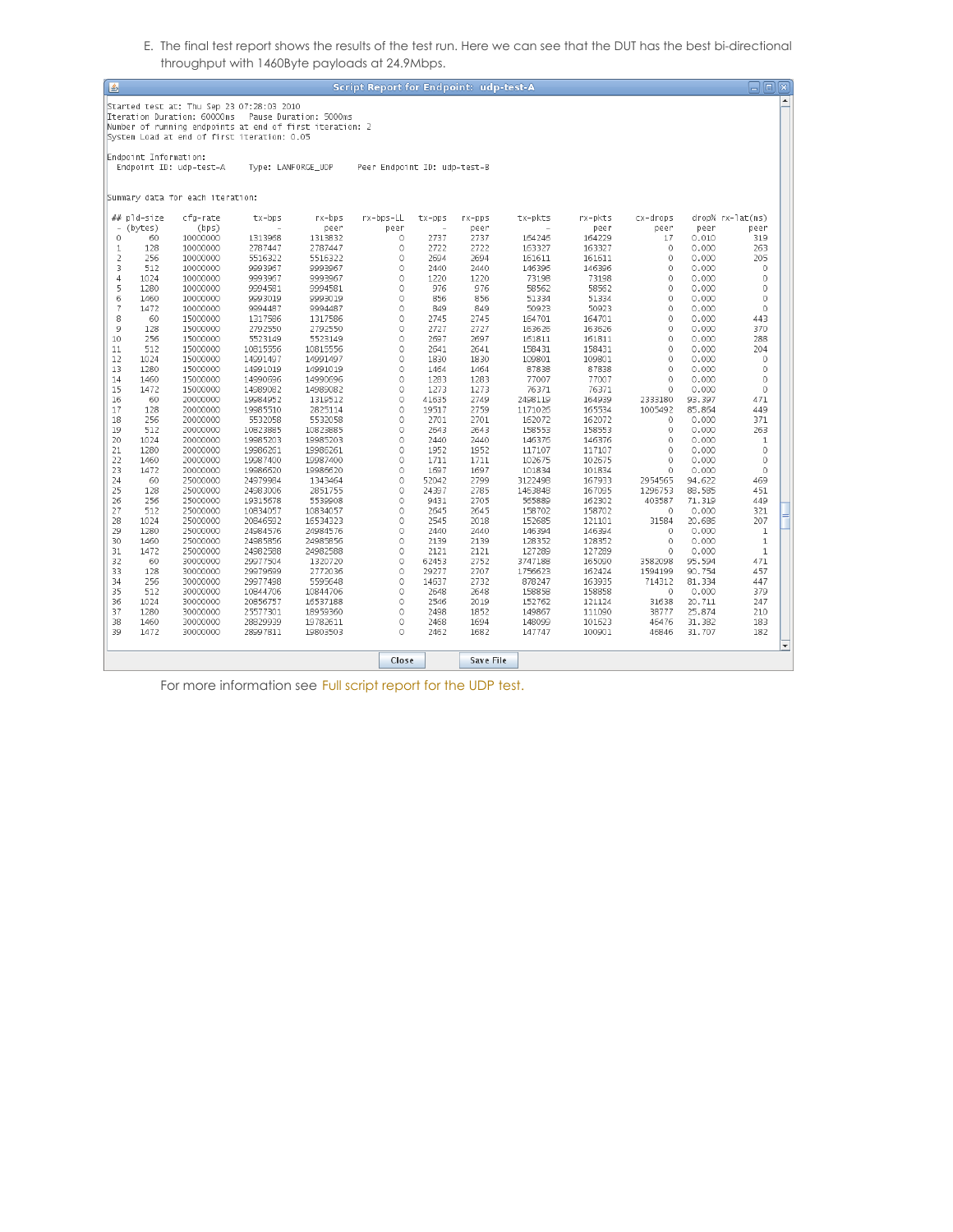- 2. The **TCP Concurrent Connections** test will measure the maximum number of simultaneous TCP connections that the DUT can maintain at once.
	- A. On the Port Manager tab, create 5 MAC-VLANs on the LANforge port connected to the DUT LAN port.

| 圖          |                    |                                                       | Create VLANs on Port: 1.1.2            |                                             |                          | an<br>$\sqrt{8}$         |
|------------|--------------------|-------------------------------------------------------|----------------------------------------|---------------------------------------------|--------------------------|--------------------------|
| Œ          | <b>MAC-VLAN</b>    | 802.10-VLAN                                           | <b>C</b> Redirect<br>$\bigcirc$ Bridge | GRE Tunnel                                  |                          |                          |
|            | WIFI STA           | ○ WiFi VAP<br>WiFi Monitor                            |                                        | ○ WiFi Virtual Radio                        |                          |                          |
| 2          | Shelf: $ 1 $       | $\blacktriangledown$                                  | <b>Resource:</b>                       | $ 1 (ct503-60)$<br>$\overline{\phantom{a}}$ | Port: $6$ (eth6)         | $\overline{\phantom{a}}$ |
|            |                    |                                                       |                                        |                                             |                          |                          |
| $\bigcirc$ | <b>VLAN ID:</b>    |                                                       | DHCP-IPv4                              |                                             |                          |                          |
|            | <b>Parent MAC:</b> | 00:90:0b:38:82:75                                     | <b>DHCP Client ID: None</b>            | ÷                                           |                          |                          |
|            | <b>MAC Addr:</b>   | <b>XX:XX:XX: *: *: XX</b><br>$\overline{\phantom{a}}$ | <b>IP Address:</b>                     | 192.168.0.201/24                            | <b>Global IPv6:</b>      | <b>AUTO</b>              |
|            | <b>Quantity:</b>   | 5                                                     | <b>IP Mask or Bits:</b>                |                                             | Link IPv6:               | <b>AUTO</b>              |
|            |                    |                                                       | Gateway IP:                            | 192.168.0.1                                 | IPv6 GW:                 | <b>AUTO</b>              |
|            | #1 Redir Name:     |                                                       | #2 Redir Name:                         |                                             |                          |                          |
|            | STA ID:            |                                                       | SSID:                                  |                                             | $\overline{\phantom{a}}$ |                          |
|            | WiFi AP:           |                                                       | Key/Phrase:                            |                                             |                          |                          |
|            | $\Box$ WPA         | WPA <sub>2</sub><br>п                                 | <b>WEP</b>                             |                                             |                          |                          |
|            |                    |                                                       |                                        |                                             |                          |                          |
| $\bf{C}$   | <b>Down</b>        |                                                       |                                        |                                             |                          |                          |
|            | <b>Apply</b>       | Cancel                                                |                                        |                                             |                          |                          |

B. Verify that the MAC-VLANs have correct IP addresses.

| 圖                                                                                                                               | eioixi<br><b>LANforge Manager</b><br>Version $(5.1.6)$                                                                                                                                                       |                          |                      |                                                                 |                     |                       |                        |                    |                |                          |                       |  |
|---------------------------------------------------------------------------------------------------------------------------------|--------------------------------------------------------------------------------------------------------------------------------------------------------------------------------------------------------------|--------------------------|----------------------|-----------------------------------------------------------------|---------------------|-----------------------|------------------------|--------------------|----------------|--------------------------|-----------------------|--|
|                                                                                                                                 | Control Reporting Tear-Off Help                                                                                                                                                                              |                          |                      |                                                                 |                     |                       |                        |                    |                |                          |                       |  |
|                                                                                                                                 |                                                                                                                                                                                                              |                          |                      |                                                                 | <b>Stop All</b>     |                       | <b>Restart Manager</b> |                    |                | Refresh                  | <b>HELP</b>           |  |
|                                                                                                                                 |                                                                                                                                                                                                              |                          |                      |                                                                 |                     |                       |                        |                    |                |                          |                       |  |
| File-IO                                                                                                                         | Generic<br>Layer-4                                                                                                                                                                                           | <b>Test Mgr</b>          | <b>Resource Mar</b>  | PPP-Links<br><b>Serial Spans</b><br>Port Mgr<br><b>Messages</b> |                     |                       |                        |                    |                |                          |                       |  |
| <b>Status</b>                                                                                                                   | $Layer-3$                                                                                                                                                                                                    | L3 Endps                 | VoIP/RTP             |                                                                 | VoIP/RTP Endps      |                       | Armageddon             | WanLinks           |                | <b>Collision-Domains</b> |                       |  |
|                                                                                                                                 |                                                                                                                                                                                                              |                          |                      |                                                                 |                     |                       | <b>Reset Port</b>      |                    |                |                          |                       |  |
|                                                                                                                                 | Disp: 192.168.100.169:0.0                                                                                                                                                                                    |                          | <b>Sniff Packets</b> |                                                                 |                     | <b>Clear Counters</b> |                        | <b>Delete</b>      |                |                          |                       |  |
|                                                                                                                                 | <b>Rpt Timer: 30000</b><br>▼                                                                                                                                                                                 |                          |                      |                                                                 | <b>View Details</b> |                       | Create                 | Modify             |                | <b>Batch Modify</b>      |                       |  |
|                                                                                                                                 |                                                                                                                                                                                                              |                          |                      |                                                                 |                     |                       |                        |                    |                |                          |                       |  |
| Port                                                                                                                            | -All Ethernet Interfaces (Ports) for all Resources.-<br>Phan.<br>IP<br><b>RX Pkts</b><br>Alias<br><b>RX Bytes</b><br>Pps RX<br>bps RX<br>TX Bytes<br><b>TX Pkts</b><br>Pps TX<br>bps TX<br>Collisions<br>I R |                          |                      |                                                                 |                     |                       |                        |                    |                |                          |                       |  |
| 188,904<br>122,400<br>47,809<br>1.1.00<br>192.168.100.173<br>17,610<br>9<br>8.141<br>91.531<br>8<br>eth <sub>0</sub><br>$\circ$ |                                                                                                                                                                                                              |                          |                      |                                                                 |                     |                       |                        |                    |                |                          |                       |  |
| 1.1.01<br>0.0.0.0<br>eth <sub>2</sub><br>$\circ$<br>$\circ$<br>$\circ$<br>$\circ$<br>0<br>0<br>$\circ$<br>0<br>0                |                                                                                                                                                                                                              |                          |                      |                                                                 |                     |                       |                        |                    |                |                          |                       |  |
| 1.1.02                                                                                                                          | 0.0.0.0                                                                                                                                                                                                      | leth3                    | $\circ$              | 0                                                               | $\circ$             | 0                     | $\circ$                | 0                  | $\circ$        | 0                        | $\circ$               |  |
| 1.1.03                                                                                                                          | 0.0.0.0                                                                                                                                                                                                      | eth4                     | $\circ$              | $\circ$                                                         | $\circ$             | 0                     | $\circ$                | 0                  | $\Omega$       | $\Omega$                 | $\circ$               |  |
| 1.1.04                                                                                                                          | 0.0.0.0                                                                                                                                                                                                      | eth5                     | $\circ$              | $\circ$                                                         | $\circ$             | 0                     | $\circ$                | $\circ$            | $\circ$        | $\Omega$                 | $\circ$               |  |
| 1.1.05                                                                                                                          | 0.0.0.0                                                                                                                                                                                                      | eth <sub>1</sub>         | $\circ$              | $\circ$                                                         | $\circ$             | $\circ$               | $\circ$                | $\circ$            | $\circ$        | $\Omega$                 | $\circ$               |  |
| 1.1.06                                                                                                                          | 192.168.0.2                                                                                                                                                                                                  | eth6                     | 884                  | 11                                                              | 0                   | 38                    | 4,290                  | 52                 | 0              | 303                      | $\circ$               |  |
| 1.1.07                                                                                                                          | 172.16.0.1                                                                                                                                                                                                   | eth7                     | $\circ$              | 0                                                               | 0<br>$\circ$        | 0                     | $\circ$<br>$\circ$     | 0                  | 0<br>$\circ$   | $\Omega$                 | $\circ$               |  |
| 1.1.08<br>1.1.09                                                                                                                | 0.0.0.0                                                                                                                                                                                                      | eth <sub>8</sub><br>eth9 | $\circ$              | $\circ$<br>$\circ$                                              | $\circ$             | 0<br>0                |                        | $\circ$<br>$\circ$ | $\circ$        | 0<br>$\circ$             | $\circ$<br>$\circ$    |  |
| 1.1.10                                                                                                                          | 0.0.0.0<br>0.0.0.0                                                                                                                                                                                           | eth <sub>10</sub>        | $\circ$<br>$\circ$   | $\circ$                                                         | $\circ$             | 0                     | $\circ$<br>$\circ$     | 0                  | 0              | $\Omega$                 | $\circ$               |  |
| 1.1.11                                                                                                                          | 0.0.0.0                                                                                                                                                                                                      | eth11                    | $\circ$              | 0                                                               | $\circ$             | 0                     | $\circ$                | 0                  | $\Omega$       | $\Omega$                 | $\circ$               |  |
| 1.1.12                                                                                                                          | 0.0.0.0                                                                                                                                                                                                      | eth <sub>12</sub>        | $\circ$              | $\circ$                                                         | $\Omega$            | $\Omega$              | $\circ$                | $\circ$            | $\Omega$       | $\Omega$                 | $\circ$               |  |
| 1.1.13                                                                                                                          | 0.0.0.0                                                                                                                                                                                                      | eth <sub>13</sub>        | $\circ$              | $\circ$                                                         | 0                   | 0                     | $\circ$                | $\circ$            | $\circ$        | $\Omega$                 | $\circ$               |  |
| 1.1.14                                                                                                                          | 192.168.0.201                                                                                                                                                                                                | eth6#0                   | $\overline{0}$       | $\Omega$                                                        | $\Omega$            | $\Omega$              | 726                    | $\overline{9}$     | $\circ$        | 228                      | 0                     |  |
| 1.1.15                                                                                                                          | 192.168.0.202                                                                                                                                                                                                | $ $ eth $6#1$            | $\Omega$             | $\Omega$                                                        | $\Omega$            | $\circ$               | 636                    | 8                  | $\Omega$       | 195                      | 0                     |  |
| 1.1.16                                                                                                                          | 192.168.0.203                                                                                                                                                                                                | eth6#2                   | $\overline{0}$       | $\circ$                                                         | $\Omega$            | $\circ$               | 558                    | $\overline{7}$     | $\circ$        | 167                      | 0                     |  |
| 1.1.17                                                                                                                          | 192.168.0.204                                                                                                                                                                                                | eth6#3                   | $\overline{0}$       | $\circ$                                                         | $\circ$             | $\circ$               | 726                    | $\mathcal{G}$      | $\overline{0}$ | 227                      | $\circ$               |  |
| 1.1.18                                                                                                                          | 192.168.0.205                                                                                                                                                                                                | eth6#4                   | $\circ$              | $\Omega$                                                        | $\Omega$            | $\Omega$              | 636                    | 8 <sup>1</sup>     | $\Omega$       | 195                      | $\overline{0}$        |  |
|                                                                                                                                 |                                                                                                                                                                                                              |                          |                      |                                                                 |                     |                       |                        |                    |                |                          |                       |  |
|                                                                                                                                 |                                                                                                                                                                                                              |                          |                      |                                                                 |                     |                       |                        |                    |                |                          |                       |  |
|                                                                                                                                 |                                                                                                                                                                                                              |                          |                      |                                                                 |                     |                       |                        |                    |                |                          |                       |  |
|                                                                                                                                 |                                                                                                                                                                                                              |                          |                      |                                                                 |                     |                       |                        |                    |                |                          |                       |  |
| $\left  \cdot \right $                                                                                                          | $\mathbb{I}$                                                                                                                                                                                                 |                          |                      |                                                                 |                     |                       |                        |                    |                |                          | $\blacktriangleright$ |  |
|                                                                                                                                 |                                                                                                                                                                                                              |                          |                      |                                                                 |                     |                       |                        |                    |                |                          |                       |  |
|                                                                                                                                 | Logged in to: 192.168.100.173:4002 as: Admin                                                                                                                                                                 |                          |                      |                                                                 |                     |                       |                        |                    |                |                          |                       |  |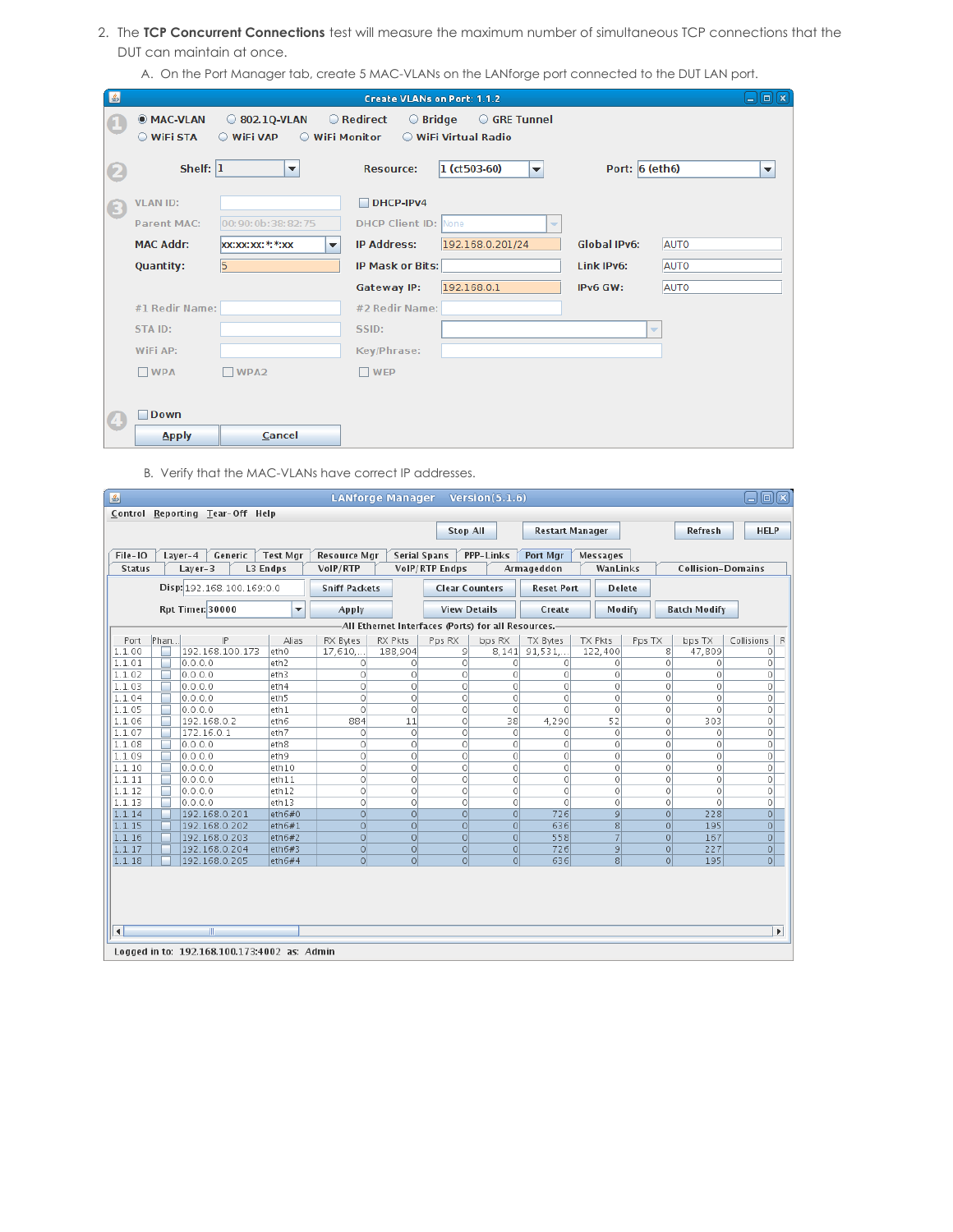C. Create a Layer-3 connection that has a low-speed rate with **Multi-Conn** set to 10000 and **Min IP Port** to **0 (zero)** on Endpoint-A. **Multi-Conn** should be set to 1 on Endpoint-B.

| 图                    |                            |                          |                            |                          | tcp-max-1 - Create/Modify Cross Connect |                                        |                          | <b>P</b><br>ہے                                |
|----------------------|----------------------------|--------------------------|----------------------------|--------------------------|-----------------------------------------|----------------------------------------|--------------------------|-----------------------------------------------|
| All<br>$^{+}$        |                            |                          |                            |                          | <b>Display</b><br><b>Sync</b>           | <b>Batch-Create</b>                    |                          | Cancel<br><b>Apply</b><br><b>OK</b>           |
|                      | <b>Cross-Connect</b>       |                          |                            |                          |                                         | <b>Cross-Connect</b>                   |                          |                                               |
| <b>CX Name:</b>      | tcp-max-1                  |                          |                            |                          | <b>Report Timer:</b>                    | fast<br>(1 s)                          |                          | $\overline{\phantom{a}}$                      |
| <b>CX Type:</b>      | <b>LANforge / TCP</b>      |                          |                            | ▼                        |                                         | <b>Endpoint A (Client)</b>             |                          | <b>Endpoint B (Server)</b>                    |
|                      | <b>Endpoint A (Client)</b> |                          | <b>Endpoint B (Server)</b> |                          | <b>Pld Pattern</b>                      | increasing<br>$\overline{\phantom{a}}$ |                          | increasing<br>▼                               |
| <b>Resource:</b>     | 1 (ct503-60)               | $\overline{\phantom{a}}$ | $ 1 (ct503-60)$            | ٠                        | Min IP Port:                            | Any $(0)$                              | $\overline{\phantom{a}}$ | <b>AUTO</b><br>▼                              |
| Port:                | 14 (eth6#0)                | $\overline{\phantom{a}}$ | 7 (eth7)                   | ▼                        | Max IP Port:                            | Same                                   | ▼                        | Same<br>▼                                     |
| <b>Min Tx Rate:</b>  | 1000 (1 Kbps)              | $\overline{\phantom{a}}$ | 1000 (1 Kbps)              | ▼                        | <b>Min Duration:</b>                    | Forever                                | ▼                        | Forever<br>▼                                  |
| Max Tx Rate:         | Same                       | $\overline{\phantom{a}}$ | <b>Same</b>                | ٠                        | <b>Max Duration:</b>                    | Same                                   | $\overline{\phantom{0}}$ | Same<br>▼                                     |
| Min PDU Size:        | l1k<br>(1.024 B)           | ٠                        | 1k <br>(1.024 B)           | ▼                        | <b>Min Reconn:</b>                      | I٥<br>$(0 \text{ ms})$                 | ▼                        | l0<br>$(0 \text{ ms})$<br>▼                   |
| <b>Max PDU Size:</b> | <b>Same</b>                | $\overline{\phantom{a}}$ | <b>Same</b>                | ▼                        | <b>Max Reconn:</b>                      | Same                                   | $\overline{\phantom{0}}$ | Same<br>▼                                     |
| <b>IP ToS:</b>       | Best Effort<br>(0)         | $\overline{\phantom{a}}$ | Best Effort<br>(0)         | $\overline{\phantom{a}}$ | Multi-Conn:                             | 10000 (10,000)                         | $\overline{\phantom{a}}$ | One(1) <br>$\overline{\phantom{a}}$           |
| <b>Pkts To Send:</b> | Infinite                   | $\overline{\phantom{a}}$ | Infinite                   | ٠                        |                                         | <b>Script</b>                          |                          | <b>Script</b>                                 |
|                      |                            |                          |                            |                          |                                         | <b>Thresholds</b>                      |                          | <b>Thresholds</b>                             |
|                      |                            |                          |                            |                          |                                         |                                        |                          |                                               |
|                      | <b>Cross-Connect</b>       |                          |                            |                          |                                         | <b>Endpoint A (Client)</b>             |                          | <b>Endpoint B (Server)</b>                    |
| <b>Test Manager</b>  | default tm                 |                          |                            | $\blacktriangledown$     | <b>Snd Buff Size:</b>                   | OS Default                             | $\overline{\phantom{a}}$ | OS Default<br>▼                               |
| <b>Quiesce:</b>      | $3(3 \text{ sec})$         |                          |                            | ▼                        | <b>Rcv Buff Size:</b>                   | OS Default                             | $\overline{\phantom{a}}$ | lOS Default<br>▼                              |
|                      | <b>Endpoint A (Client)</b> |                          | <b>Endpoint B (Server)</b> |                          | Send Bad FCS:                           | zero (O%)                              | ÷                        | zero (O%)<br>÷                                |
| IP Addr:             | <b>AUTO</b>                | $\overline{\phantom{a}}$ | <b>AUTO</b>                | $\overline{\phantom{a}}$ | <b>Src MAC:</b>                         | 00:90:0b:c2:28:73                      | $\overline{\phantom{a}}$ | 00:90:0b:38:82:74<br>$\overline{\phantom{0}}$ |
|                      | Replay File                |                          | Replay File                |                          |                                         | Use-Proxy                              |                          | Use-Proxy                                     |
|                      | $\Box$ Loop                | $\Box$ Loop              |                            |                          | Proxy Addr:                             | 86.1.1.7                               |                          | 86.1.1.8                                      |
|                      | Dest Mac                   |                          | Dest Mac                   |                          | <b>Proxy Port:</b>                      | 33010                                  |                          | O                                             |
| Filename:            |                            |                          |                            |                          | Socket Priority: 0                      |                                        |                          | o                                             |
| Dest MAC:            | 00:90:0b:38:82:74          | ÷                        | 00:90:0b:c2:28:73          |                          |                                         | Payload                                |                          | Payload                                       |
|                      |                            |                          |                            |                          |                                         |                                        |                          |                                               |

A. Endpoint-A will be one of the MAC-VLANs and Endpoint-B will be the port connected to the DUT WAN port. This setup will initiate the TCP sessions from the LAN side of the DUT.

- B. Low-speed depends on the DUT, we could also set the rate to zero which would allow the TCP connections to be set up without payload data to be transmitted, but this would not give an accurate picture of the firewall performance. Here we are using 1Kbps connections with 1KB size payload.
- C. This is an iterative test, the number of TCP connections to use will depend on the DUT capabilities. Modify the number of connections as necessary to find the most accurate measurement.
- D. The DUT should be power-cycled to reset it before each test run.

D. Select the Batch-Create button to create 4 more copies of this connection each with a new MAC-VLAN port.

| 画                                                                      | – 10 x<br>Layer-3 Batch Creator: tcp-max-1 |                              |         |            |  |  |  |  |  |  |  |  |  |
|------------------------------------------------------------------------|--------------------------------------------|------------------------------|---------|------------|--|--|--|--|--|--|--|--|--|
|                                                                        |                                            |                              |         |            |  |  |  |  |  |  |  |  |  |
| tcp-max-2, tcp-max-3 tcp-max-5                                         |                                            |                              |         |            |  |  |  |  |  |  |  |  |  |
|                                                                        | Endp-A Resources: 1, 1 1                   |                              |         |            |  |  |  |  |  |  |  |  |  |
| Endp-B Resources: 1, 1 1                                               |                                            |                              |         |            |  |  |  |  |  |  |  |  |  |
| <b>Endp-A Ports:</b><br>eth $6#1$ , eth $6#2$ eth $6#4$                |                                            |                              |         |            |  |  |  |  |  |  |  |  |  |
| <b>Endp-B Ports:</b><br>eth7, eth7 eth7                                |                                            |                              |         |            |  |  |  |  |  |  |  |  |  |
| Endp-A IPs:<br>AUTO, AUTO  AUTO                                        |                                            |                              |         |            |  |  |  |  |  |  |  |  |  |
| Endp-B IPs:<br>AUTO, AUTO  AUTO                                        |                                            |                              |         |            |  |  |  |  |  |  |  |  |  |
|                                                                        |                                            |                              |         |            |  |  |  |  |  |  |  |  |  |
| Quantity:                                                              | $\overline{4}$                             | <b>Number of Digits:</b>     |         | V Zero Pad |  |  |  |  |  |  |  |  |  |
| <b>Starting Name Suffix:</b>                                           | 1                                          | <b>Name Increment:</b>       |         |            |  |  |  |  |  |  |  |  |  |
| Resource Increment A: 0                                                |                                            | <b>Resource Increment B:</b> | l0      |            |  |  |  |  |  |  |  |  |  |
| <b>Port Increment A:</b>                                               | ٦                                          | <b>Port Increment B:</b>     | $\circ$ |            |  |  |  |  |  |  |  |  |  |
| <b>IP Addr Increment A:</b><br>١o<br><b>IP Addr Increment B:</b><br>l0 |                                            |                              |         |            |  |  |  |  |  |  |  |  |  |
| <b>IP-Port Increment A:</b>                                            | Iı<br>1<br><b>IP-Port Increment B:</b>     |                              |         |            |  |  |  |  |  |  |  |  |  |
| Close<br><b>Apply</b>                                                  |                                            |                              |         |            |  |  |  |  |  |  |  |  |  |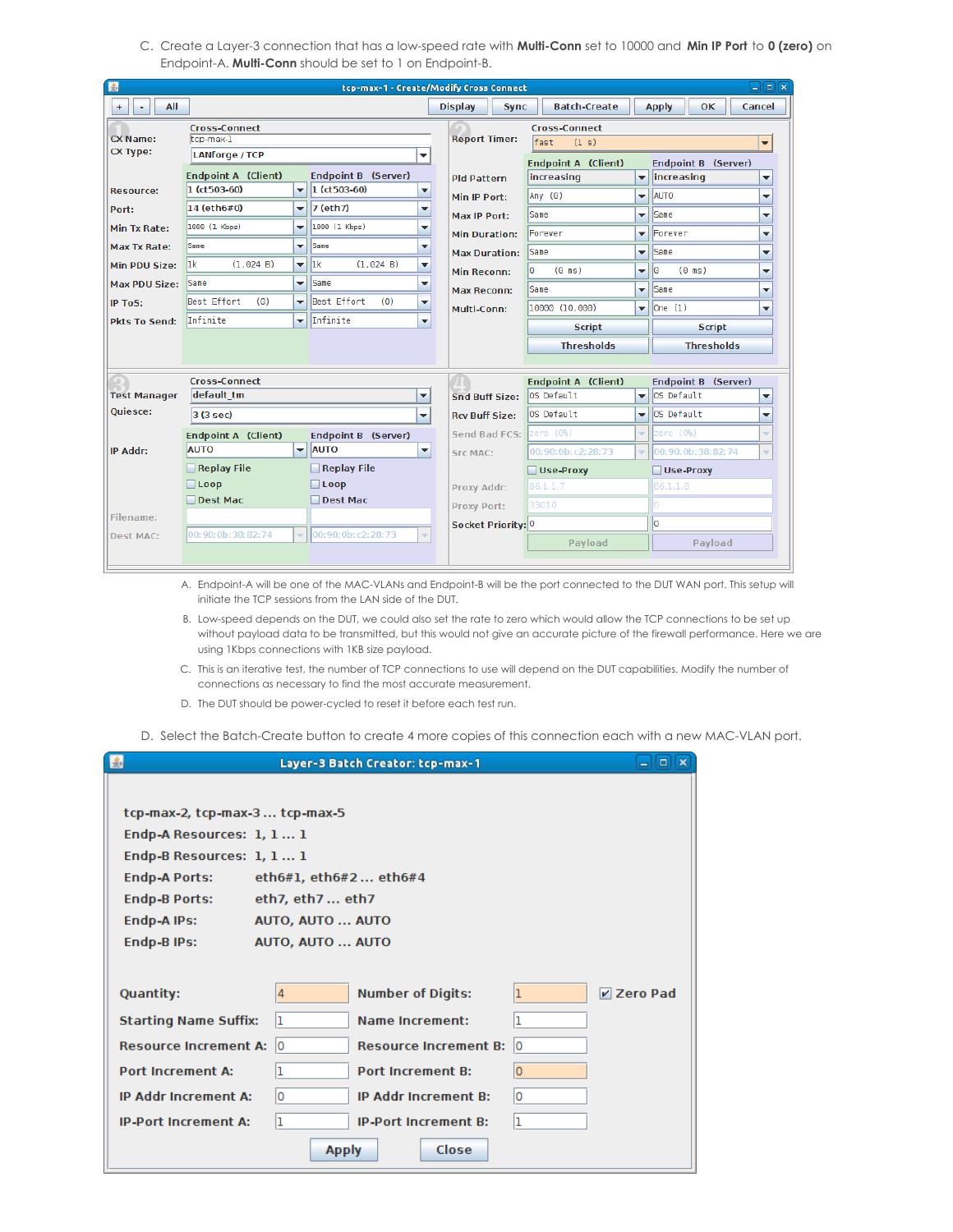E. Highlight and start each set of 10000 connections until the target max simultaneous connections are running.

| 圖                                                                                                                                             | aoxi<br><b>LANforge Manager</b><br>Version $(5.1.6)$ |                     |                             |                          |                  |                   |                        |                 |                                    |  |  |  |
|-----------------------------------------------------------------------------------------------------------------------------------------------|------------------------------------------------------|---------------------|-----------------------------|--------------------------|------------------|-------------------|------------------------|-----------------|------------------------------------|--|--|--|
| Control Reporting Tear-Off Help                                                                                                               |                                                      |                     |                             |                          |                  |                   |                        |                 |                                    |  |  |  |
|                                                                                                                                               |                                                      |                     |                             |                          | <b>Stop All</b>  |                   | <b>Restart Manager</b> |                 | <b>HELP</b><br>Refresh             |  |  |  |
|                                                                                                                                               |                                                      |                     |                             |                          |                  |                   |                        |                 |                                    |  |  |  |
| File-IO<br>Layer-4                                                                                                                            | Generic                                              | <b>Test Mgr</b>     | <b>Resource Mar</b>         | <b>Serial Spans</b>      | <b>PPP-Links</b> | Port Mgr          | <b>Messages</b>        |                 |                                    |  |  |  |
| $Layer-3$<br><b>Status</b>                                                                                                                    |                                                      | L3 Endps            | VoIP/RTP                    | VolP/RTP Endps           |                  | Armageddon        |                        | WanLinks        | <b>Collision-Domains</b>           |  |  |  |
|                                                                                                                                               |                                                      |                     |                             |                          |                  |                   |                        |                 |                                    |  |  |  |
| Rpt Timer (ms): 3000                                                                                                                          |                                                      | Go Test Manager all |                             | $\overline{\phantom{a}}$ |                  | <b>Select All</b> | <b>Start</b>           | Stop<br>Quiesce | Clear                              |  |  |  |
| View                                                                                                                                          | $0 - 200$                                            |                     | $\overline{\phantom{a}}$ Go |                          |                  | <b>Display</b>    | Create                 | Modify          | <b>Delete</b>                      |  |  |  |
|                                                                                                                                               | Cross Connects for Selected Test Manager-            |                     |                             |                          |                  |                   |                        |                 |                                    |  |  |  |
| Pkt Tx A->B Pkt Tx A<-B Rate A->B<br>Rate A<-B   Rx Drop A   Rx Drop B   Rpt Timer   EID<br>Type<br>State<br>Endpoints $(A \le -> B)$<br>Name |                                                      |                     |                             |                          |                  |                   |                        |                 |                                    |  |  |  |
| 554,125<br>145,035<br>1000 2.11 tcp-max-1-A $\lt$ = > tc<br>$tcp$ -max-1 $ LF/TCP $<br>Run<br>2,556<br>24.215<br>66.549<br>669                |                                                      |                     |                             |                          |                  |                   |                        |                 |                                    |  |  |  |
| tcp-max-2 LF/TCP                                                                                                                              | Run.                                                 | 660                 | 135                         | 141,953                  | 29,190           | 2.963             | 54.697                 |                 | 1000 2.12 tcp-max-2-A <= > tc      |  |  |  |
| tcp-max-3 LF/TCP                                                                                                                              | Run                                                  | 956                 | 95                          | 210,837                  | 20,508           | 10.526            | 84.937                 |                 | 1000 2.13 tcp-max-3-A $\lt$ = > tc |  |  |  |
| tcp-max-4 LF/TCP                                                                                                                              | Run                                                  | 448                 | 32                          | 96.356                   | 6,882            | 15.625            | 88.393                 |                 | 1000 2.14 tcp-max-4-A $\lt$ = > tc |  |  |  |
| tcp-max-5 LF/TCP                                                                                                                              | Run                                                  | 7,964               | 4,697                       | 1,746,889                | 1,035,909        | 48.009            | 65.281                 |                 | 1000 2.15 tcp-max-5-A $\lt$ = > tc |  |  |  |
| LF/TCP<br>tcp-test                                                                                                                            | Stopped                                              | $\circ$             | $\circ$                     | $\Omega$                 | $\circ$          | $\circ$           | $\circ$                | 10002.9         | $tcp-test-A \lt = > tcp-te.$       |  |  |  |
| LF/UDP<br>udp-test                                                                                                                            | Stopped                                              | $\circ$             | $\circ$                     | $\circ$                  | $\circ$          | $\circ$           | $\circ$                | 1000 1.8        | $udp-test-A \lt = > udp-.$         |  |  |  |
|                                                                                                                                               |                                                      |                     |                             |                          |                  |                   |                        |                 |                                    |  |  |  |
|                                                                                                                                               |                                                      |                     |                             |                          |                  |                   |                        |                 |                                    |  |  |  |
|                                                                                                                                               |                                                      |                     |                             |                          |                  |                   |                        |                 |                                    |  |  |  |
|                                                                                                                                               |                                                      |                     |                             |                          |                  |                   |                        |                 |                                    |  |  |  |
|                                                                                                                                               |                                                      |                     |                             |                          |                  |                   |                        |                 |                                    |  |  |  |
|                                                                                                                                               |                                                      |                     |                             |                          |                  |                   |                        |                 |                                    |  |  |  |
|                                                                                                                                               |                                                      |                     |                             |                          |                  |                   |                        |                 |                                    |  |  |  |
|                                                                                                                                               |                                                      |                     |                             |                          |                  |                   |                        |                 |                                    |  |  |  |
|                                                                                                                                               |                                                      |                     |                             |                          |                  |                   |                        |                 |                                    |  |  |  |
|                                                                                                                                               |                                                      |                     |                             |                          |                  |                   |                        |                 |                                    |  |  |  |
|                                                                                                                                               |                                                      |                     |                             |                          |                  |                   |                        |                 |                                    |  |  |  |
|                                                                                                                                               |                                                      |                     |                             |                          |                  |                   |                        |                 |                                    |  |  |  |
|                                                                                                                                               |                                                      |                     |                             |                          |                  |                   |                        |                 |                                    |  |  |  |
|                                                                                                                                               |                                                      |                     |                             |                          |                  |                   |                        |                 |                                    |  |  |  |
|                                                                                                                                               |                                                      |                     |                             |                          |                  |                   |                        |                 |                                    |  |  |  |
| Logged in to: 192.168.100.173:4002 as: Admin                                                                                                  |                                                      |                     |                             |                          |                  |                   |                        |                 |                                    |  |  |  |

F. On the Layer-3 Endpoints tab, highlight the Running A-Side Endpoints, then right-click and select Calculations.

| Control Reporting Tear-Off Help                                                                                                                                         |           |                         |                          |                          |    |                               |                       |                         |                 |                          |                |                             |         |                          |                       |  |
|-------------------------------------------------------------------------------------------------------------------------------------------------------------------------|-----------|-------------------------|--------------------------|--------------------------|----|-------------------------------|-----------------------|-------------------------|-----------------|--------------------------|----------------|-----------------------------|---------|--------------------------|-----------------------|--|
|                                                                                                                                                                         |           |                         |                          |                          |    |                               |                       |                         | <b>Stop All</b> |                          |                | Restart Manager             |         | Refresh                  | <b>HELP</b>           |  |
|                                                                                                                                                                         |           |                         |                          |                          |    |                               |                       |                         |                 |                          |                |                             |         |                          |                       |  |
| File-IO                                                                                                                                                                 | $Layer-4$ | Generic                 |                          | <b>Test Mgr</b>          |    | <b>Resource Mgr</b>           |                       | <b>Serial Spans</b>     | PPP-Links       |                          | Port Mgr       | Messages                    |         |                          |                       |  |
| <b>Status</b>                                                                                                                                                           | $Layer-3$ |                         |                          | L3 Endps                 |    | VoIP/RTP                      |                       | VolP/RTP Endps          |                 |                          | Armageddon     | WanLinks                    |         | <b>Collision-Domains</b> |                       |  |
|                                                                                                                                                                         |           |                         |                          |                          |    |                               |                       |                         |                 |                          |                |                             |         |                          |                       |  |
| MIN Pkt Size 1k                                                                                                                                                         |           | (1, 024 B)              |                          | $\overline{\phantom{a}}$ | Go | MAX Pkt Size 1k               |                       | (1,024 B)               |                 | $\overline{\phantom{a}}$ | Go             | <b>Stop</b><br><b>Start</b> |         | Quiesce                  | Clear                 |  |
| MIN Tx Rate <custom></custom>                                                                                                                                           |           |                         |                          | ▼                        | Go | MAX Tx Rate <custom></custom> |                       |                         |                 | $\overline{\phantom{a}}$ | Go             |                             |         |                          |                       |  |
|                                                                                                                                                                         |           |                         |                          |                          |    |                               |                       |                         |                 |                          | <b>Display</b> | <b>Create</b>               | Modify  | <b>Batch Modify</b>      | <b>Delete</b>         |  |
| View                                                                                                                                                                    | $0 - 400$ |                         |                          | ▼                        | Go |                               |                       |                         |                 |                          |                |                             |         |                          |                       |  |
|                                                                                                                                                                         |           |                         |                          |                          |    |                               |                       |                         |                 |                          |                |                             |         |                          |                       |  |
| -All Endpoints-<br>EID<br>Run Mna<br>Script<br>Rx Rate<br>Rx Rate(1)<br>Rx Pkts<br>Tx Rate<br>$\vert$ Tx Rate $(1)$<br>Rx Drop %<br>Tx Pkts<br>Delay<br>Dropped<br>Name |           |                         |                          |                          |    |                               |                       |                         |                 |                          |                |                             |         |                          |                       |  |
| 1.1.8.14<br>$\mathbf{v}$<br>None<br>$\circ$<br>$\circ$<br>0<br>$\Omega$<br>0<br>0<br>0<br>$mc-rx$<br>0                                                                  |           |                         |                          |                          |    |                               |                       |                         |                 |                          |                |                             |         |                          |                       |  |
| $mc-tx$                                                                                                                                                                 | 1.1.1.13  |                         | $\mathbf{v}$             | None                     |    | $\Omega$                      | $\Omega$              | 0                       |                 | $\Omega$                 | 0              | $\Omega$                    | $\circ$ | $\Omega$                 |                       |  |
| tcp-max-1-A $ 1.1.14$                                                                                                                                                   |           | $\boxed{\nu}$           | $\overline{\mathbf{v}}$  | None                     |    | 392.701                       | $A^{\alpha}$ . $\Box$ | $1 - 2 - 1$             | 56,844          |                          | 53.507         | 3.559                       | 411     | 2,188                    |                       |  |
| tcp-max-1-B                                                                                                                                                             | 1.1.7.22  | $\overline{\mathbf{v}}$ | $\mathbf{v}$             | None                     |    | 98,226                        |                       | <b>Start Selected</b>   | 120,272         |                          | 77.207         | 884                         | 803     | 9,223                    |                       |  |
| tcp-max-2-A $ 1.1.15$                                                                                                                                                   |           | $\vert\bm{v}\vert$      | $\boxed{\mathbf{v}}$     | None                     |    | 806,990                       |                       | <b>Stop Selected</b>    | 115,638         |                          | 59.602         | 7,277                       | 833     | 4,786                    |                       |  |
| tcp-max-2-B                                                                                                                                                             | 1.1.7.24  | $\overline{\mathbf{v}}$ | $\mathbf{v}$             | None                     |    | 228,667                       |                       | <b>Clear Selected</b>   | 276,996         |                          | 74.42          | 2,062                       | 1,840   | 13,955                   |                       |  |
| tcp-max-3-A $ 1.1.16$                                                                                                                                                   |           | $\overline{\mathbf{v}}$ | $\boxed{\mathbf{v}}$     | None                     |    | 409,904                       |                       | <b>Modify Selected</b>  | 53,063          |                          | 59.24          | 3,700                       | 386     | 1,926                    |                       |  |
| $tcp-max-3-B$                                                                                                                                                           | 1.1.7.26  | $\mathbf{v}$            | $\mathbf{v}$             | None                     |    | 105,170                       |                       | <b>Display Selected</b> | 118,054         |                          | 78.88          | 947                         | 781     | 12,943                   |                       |  |
| tcp-max-4-A $ 1.1.17$                                                                                                                                                   |           | $\overline{\mathbf{v}}$ | $\overline{\mathbf{r}}$  | None                     |    | 346,614                       |                       |                         | 49,457          |                          | 53.886         | 3,112                       | 356     | 2,712                    |                       |  |
| tcp-max-4-B                                                                                                                                                             | 1.1.7.28  | $\mathbf{v}$            | $\overline{\mathbf{v}}$  | None                     |    | 91,955                        |                       | <b>Count Selected</b>   | 93,350          |                          | 80.431         | 828                         | 609     | 13,647                   |                       |  |
| tcp-max-5-A $ 1.1.18.$                                                                                                                                                  |           | $\overline{\mathbf{v}}$ | $\vert \mathbf{v} \vert$ | None                     |    | 1,951,8<br>12                 | <b>Calculations</b>   |                         | 401,829         |                          | 67.826         | 17,506                      | 3.977   | 6,954                    |                       |  |
| tcp-max-5-B                                                                                                                                                             | 1.1.7.30  | $\boldsymbol{\nu}$      | $\mathbf{v}$             | None                     |    | 1,378,1                       | 1,529,4               | 487,927                 | 443,920         |                          | 76.389         | 12,361                      | 4,121   | 15,600                   |                       |  |
| tcp-test-A                                                                                                                                                              | 1.1.7.17  |                         | $\overline{\mathbf{r}}$  | Enabled                  |    | $\circ$                       | $\Omega$              | 0                       |                 | $\circ$                  | 0              | $\circ$                     | $\circ$ | $\circ$                  |                       |  |
| tcp-test-B                                                                                                                                                              | 1.1.6.18  |                         | $\overline{\mathbf{r}}$  | Enabled                  |    | $\circ$                       | $\Omega$              | 0                       |                 | $\circ$                  | 0              | $\circ$                     | 0       | $\circ$                  |                       |  |
| udp-test-A                                                                                                                                                              | 1.1.7.15  |                         | $\overline{\mathbf{v}}$  | Enabled                  |    | $\circ$                       | $\circ$               | 0                       |                 | $\circ$                  | 0              | 0                           | 0       | $\Omega$                 |                       |  |
| udp-test-B                                                                                                                                                              | 1.1.6.16  |                         | $\mathbf{v}$             | Enabled                  |    | $\circ$                       | $\Omega$              | 0                       |                 | $\circ$                  | $\circ$        | 0                           | $\circ$ | 0                        |                       |  |
|                                                                                                                                                                         |           |                         |                          |                          |    |                               |                       |                         |                 |                          |                |                             |         |                          |                       |  |
| $\overline{\phantom{a}}$                                                                                                                                                |           | Ш                       |                          |                          |    |                               |                       |                         |                 |                          |                |                             |         |                          | $\blacktriangleright$ |  |
|                                                                                                                                                                         |           |                         |                          |                          |    |                               |                       |                         |                 |                          |                |                             |         |                          |                       |  |

Logged in to: 192.168.100.173:4002 as: Admin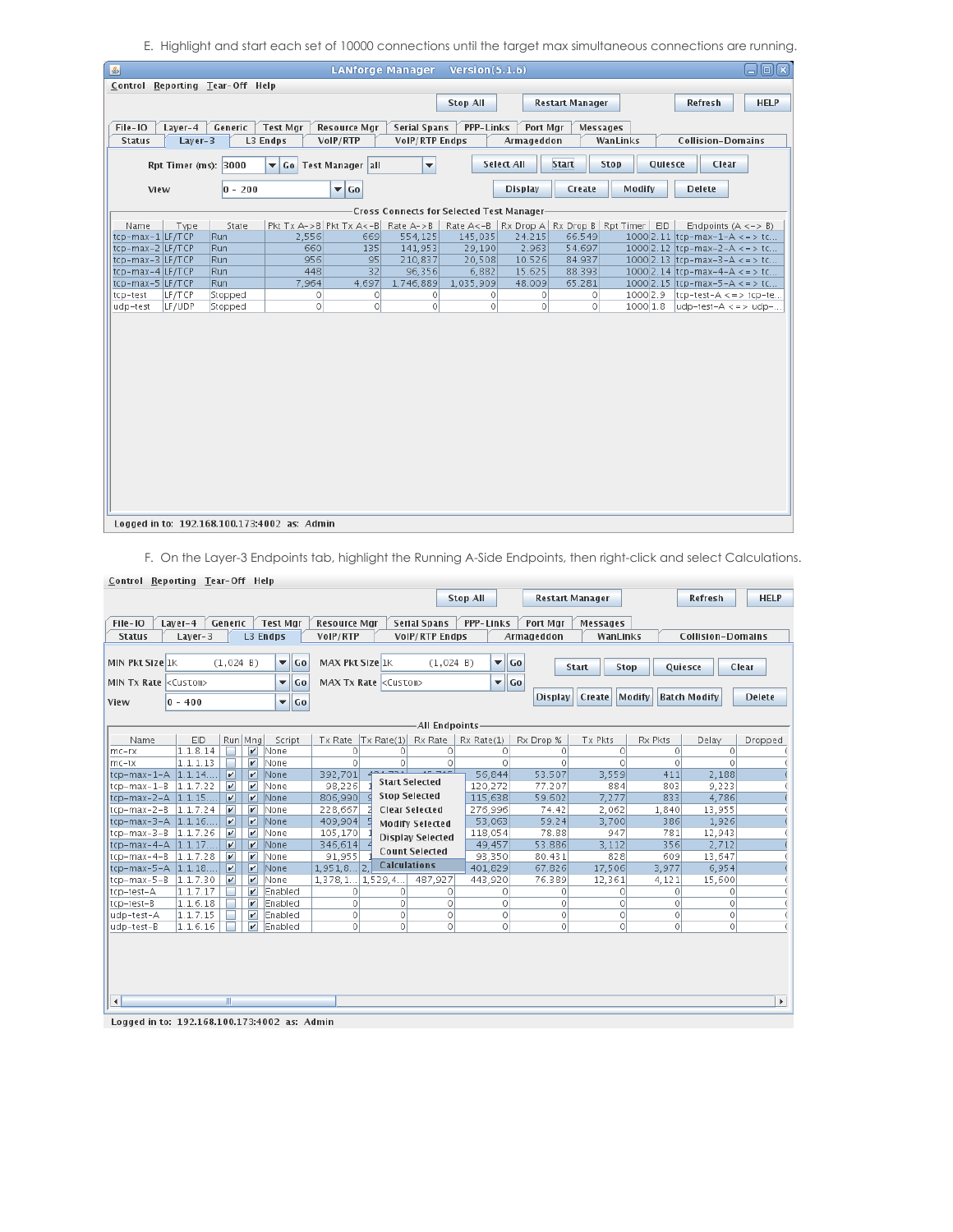G. The top line, Sum, is what we are interested in for Maximum Concurrent TCP Connections.

| 圖                                     |                    |                            |            |                              | <b>LANforge Table Calculations</b> |             |          |          | $\Box$<br>$=$ |                |  |
|---------------------------------------|--------------------|----------------------------|------------|------------------------------|------------------------------------|-------------|----------|----------|---------------|----------------|--|
|                                       |                    |                            |            |                              | -Totals·                           |             |          |          |               |                |  |
| Calculation                           | Tx Rate            | $\vert$ Tx Rate $(1)\vert$ | Rx Rate    | Rx Rate(1)                   | Rx Drop %                          | Tx Pkts     | Rx Pkts  | Delay    | Dropped       | $T$ :          |  |
| Sum                                   | 3,542,0883,066,110 |                            | 509.843    | 730.812                      | 363.1                              | 543.657     | 75,611   | 44.980   | 0             | 55             |  |
| Mean (Average)                        | 708,417            |                            |            | 613,222 101,968.6 146,162.41 | 72.62                              | 108,731.4   | 15,122.2 | 8,996    | 0             | 11             |  |
| Median                                | 744,526            | 535,911                    | 101,837    | 141,546                      | 72.25                              | 114,265     | 15,136   | 9.555    | 0             | 11             |  |
|                                       |                    |                            |            |                              |                                    |             |          |          |               |                |  |
|                                       |                    |                            |            |                              |                                    |             |          |          |               |                |  |
|                                       |                    |                            |            |                              |                                    |             |          |          |               |                |  |
|                                       |                    |                            |            |                              |                                    |             |          |          |               |                |  |
|                                       |                    |                            |            |                              |                                    |             |          |          |               |                |  |
|                                       |                    |                            |            |                              |                                    |             |          |          |               |                |  |
| $\blacktriangleleft$                  | Ш                  |                            |            |                              |                                    |             |          |          |               | Þ.             |  |
|                                       |                    |                            |            |                              |                                    |             |          |          |               |                |  |
| Deviations                            |                    |                            |            |                              |                                    |             |          |          |               |                |  |
| Name                                  | Tx Rate            | Tx Rate(1)                 | Rx Rate    | Rx Rate(1)                   | Rx Drop %                          | Tx Pkts     | Rx Pkts  | Delay    | Dropped       | $T$ :          |  |
| ltcp-max-1-A                          | 32.891.4           | $-92,633$                  | $-3,867.6$ | $-16,719.4$                  | 1.04                               | 5,011.6     | $-585.2$ | 1,096    | 0             | 5,1            |  |
| ltcp-max-2-A                          | 74,053.4           | $-77,311$                  | $-131.6$   | $-13,883.4$                  | 1.96                               | 11,392.6    | 13.8     | 559      | 11.<br>0l     |                |  |
| tcp-max-3-A                           | 36,108.4           | 118,473                    | 1, 124.4   | $-4,616.4$                   | $-0.36$                            | 5,533.6     | 147.8    | $-978$   | O             | 5,6            |  |
| tcp-max-4-A                           | 54,659.4           | 166,077                    | 3,882.4    | 31,067.6                     | $-0.68$                            | 8,409.6     | 529.8    | $-1,269$ | O             | $\frac{8}{-3}$ |  |
| tcp-max-5-A                           | $-197,71$          | $-114,606$                 | $-1.007.6$ | 4.151.6                      | $-1.95$                            | $-30.347.4$ | $-106.2$ | 592      | 0             |                |  |
| Standard Deviation 1111.7441131.633.8 |                    |                            | 2.842.9    | 19.209.57                    | 1.52                               | 17.155.28   | 405.11   | 1.052.5  | 0 17,         |                |  |
|                                       |                    |                            |            |                              |                                    |             |          |          |               |                |  |
|                                       |                    |                            |            |                              |                                    |             |          |          |               |                |  |
|                                       |                    |                            |            |                              |                                    |             |          |          |               |                |  |
|                                       | Ш                  |                            |            |                              |                                    |             |          |          |               | k              |  |
| $\blacktriangleleft$                  |                    |                            |            |                              |                                    |             |          |          |               |                |  |
|                                       |                    |                            |            |                              |                                    |             |          |          |               |                |  |
|                                       | Refresh<br>Close   |                            |            |                              |                                    |             |          |          |               |                |  |

H. Scroll right to the CX Active and CX Established columns and select the **Refresh** button. This DUT can maintain a maximum of 41,864 simultaneous TCP connections.

| 圖<br><b>LANforge Table Calculations</b>        |          |            |                      |          |         |            |                       |  |  |  |  |  |
|------------------------------------------------|----------|------------|----------------------|----------|---------|------------|-----------------------|--|--|--|--|--|
| <b>Totals</b>                                  |          |            |                      |          |         |            |                       |  |  |  |  |  |
| <b>TCP Rtx</b><br>Tx Bytes<br>Rx Bytes<br>pped | Dup Pkts | 000 Pkts   | RX Wrong             | CRC Fail | RX BER  | CX Active  | CX Estab              |  |  |  |  |  |
| 556,704, 80,131,568<br>16<br>0l                | 1        | 0          | O                    | $\circ$  | O       | 41,864     | 47,633                |  |  |  |  |  |
| 111, 340,    16, 026, 313<br>3.2<br>0          | 0.2      | 0          | 0                    | 0        | 0       | 8,372.8    | 9,526.6               |  |  |  |  |  |
| 0 117,007 16,009,164<br>3                      | $\circ$  | 0          | 0                    | $\circ$  | O       | 9,088      | 10,128                |  |  |  |  |  |
|                                                |          |            |                      |          |         |            |                       |  |  |  |  |  |
|                                                |          |            |                      |          |         |            |                       |  |  |  |  |  |
|                                                |          |            |                      |          |         |            |                       |  |  |  |  |  |
|                                                |          |            |                      |          |         |            |                       |  |  |  |  |  |
|                                                |          |            |                      |          |         |            |                       |  |  |  |  |  |
|                                                |          |            |                      |          |         |            |                       |  |  |  |  |  |
| Ш<br>Þ.<br>$\blacktriangleleft$                |          |            |                      |          |         |            |                       |  |  |  |  |  |
|                                                |          |            |                      |          |         |            |                       |  |  |  |  |  |
|                                                |          | Deviations |                      |          |         |            |                       |  |  |  |  |  |
| TCP Rtx<br>Tx Bytes<br>pped<br>Rx Bytes        | Dup Pkts | 000 Pkts   | RX Wrong<br>$\cdots$ | CRC Fail | RX BER  | CX Active  | CX Estab              |  |  |  |  |  |
| 5, 131, 87 - 612, 796<br>$-0.2$<br>$\circ$     | $-0.2$   | 0          | 0                    | 0        | 0       | 715.2      | 560.4                 |  |  |  |  |  |
| $0 11,666,022 $ -17,148.8<br>1.8               | 0.8      | 0          | 0                    | 0        | O       | 1,251.2    | 1,205.4               |  |  |  |  |  |
| 5,666,40 175,487.2<br>$-1.2$<br>0l             | $-0.2$   | 0          | 0                    | $\circ$  | O       | 691.2      | 601.4                 |  |  |  |  |  |
| 8,611,430 613,051.19<br>0.8<br>$\circ$         | $-0.2$   | 0          | 0                    | O        | 0       | 840.2      | 946.4                 |  |  |  |  |  |
| 0 -31,075, - 158,592.8<br>$-1.2$               | $-0.2$   | 0          | 0                    | O        | $\circ$ | $-3,497.8$ | $-3,313.6$            |  |  |  |  |  |
| 0 17.567.004 449.330.94<br>1.3                 | 0.45     | O          | 0                    | $\circ$  | O       | 1,968.2    | 1,871.12              |  |  |  |  |  |
|                                                |          |            |                      |          |         |            |                       |  |  |  |  |  |
|                                                |          |            |                      |          |         |            |                       |  |  |  |  |  |
|                                                |          |            |                      |          |         |            |                       |  |  |  |  |  |
| $\blacktriangleleft$                           |          |            | Ш                    |          |         |            | $\blacktriangleright$ |  |  |  |  |  |
|                                                |          |            |                      |          |         |            |                       |  |  |  |  |  |
|                                                |          | Refresh    | Close                |          |         |            |                       |  |  |  |  |  |

A. **CX Active** is the metric we are attempting to measure for Maximum Simultaneous TCP Connections. It will fluctuate with the DUT's ability to maintain the number of active TCP connections.

B. **CX Established** is the number of TCP connections LANforge has established since the start of the test. It will continue to increase as the DUT closes the TCP connections it cannot maintain.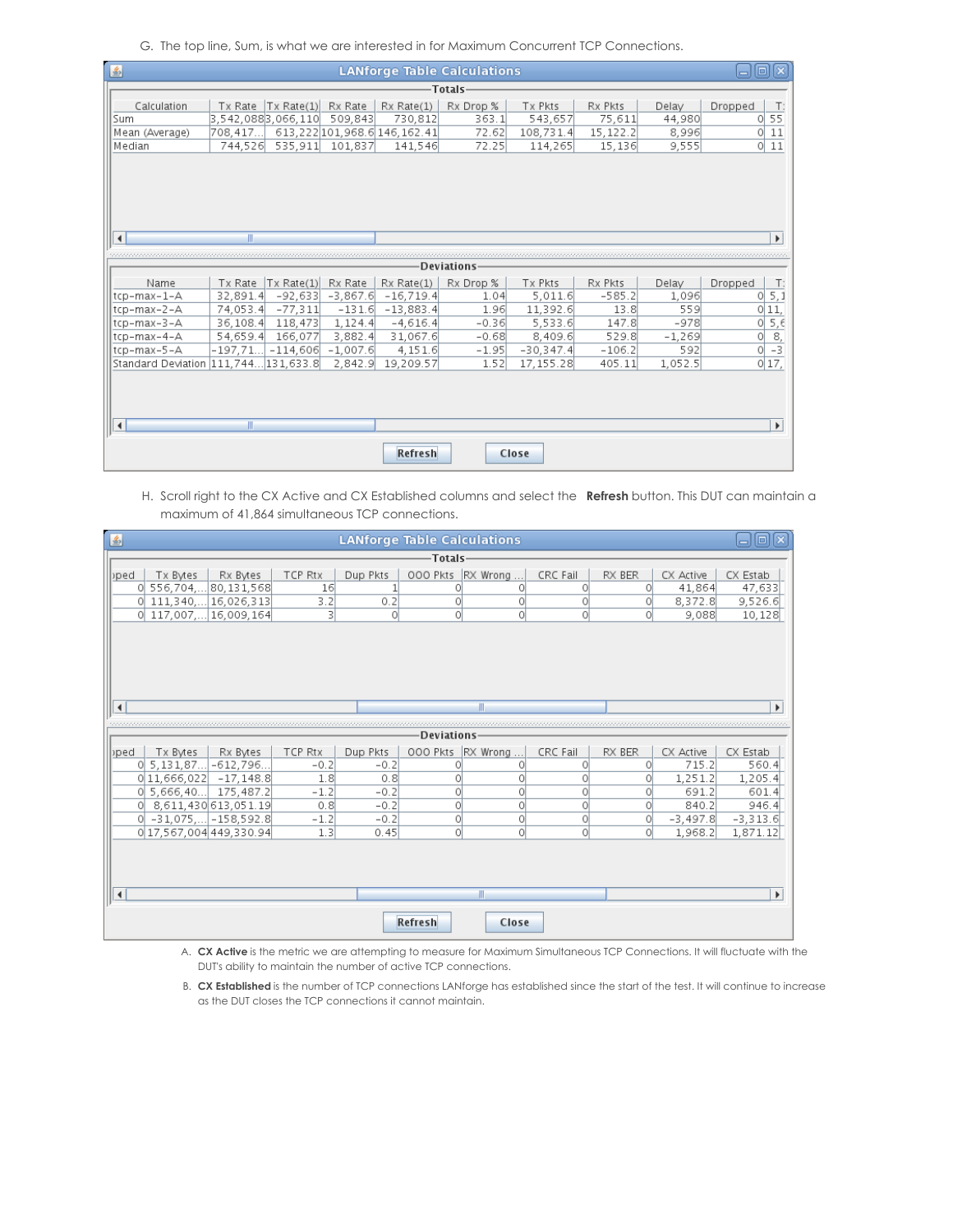3. The **TCP Connections per Second** test will measure the rate of TCP connections that can be set up through the DUT. A. Create a Layer-3 TCP connection with the Duration and IP Port set to zero.

| 圖<br>$= 5x$<br>tcp-cxps - Create/Modify Cross Connect |                            |                          |                            |                          |  |                               |                                           |                          |                        |                          |  |  |
|-------------------------------------------------------|----------------------------|--------------------------|----------------------------|--------------------------|--|-------------------------------|-------------------------------------------|--------------------------|------------------------|--------------------------|--|--|
| All<br>$^{+}$<br>۰                                    |                            |                          |                            |                          |  | <b>Display</b><br><b>Sync</b> | <b>Batch-Create</b>                       |                          | <b>Apply</b><br>OK.    | Cancel                   |  |  |
|                                                       | <b>Cross-Connect</b>       |                          |                            |                          |  |                               | <b>Cross-Connect</b>                      |                          |                        |                          |  |  |
| <b>CX Name:</b>                                       | tcp-cxps                   |                          |                            |                          |  | <b>Report Timer:</b>          | fast<br>(1 s)<br>$\overline{\phantom{0}}$ |                          |                        |                          |  |  |
| <b>CX Type:</b>                                       | <b>LANforge / TCP</b>      |                          |                            | $\overline{\phantom{a}}$ |  |                               | <b>Endpoint A (Client)</b>                |                          | Endpoint B (Server)    |                          |  |  |
|                                                       | <b>Endpoint A (Client)</b> |                          | <b>Endpoint B (Server)</b> |                          |  | <b>Pld Pattern</b>            | increasing                                | $\overline{\mathbf{v}}$  | increasing             | ▼                        |  |  |
| <b>Resource:</b>                                      | 1 (ct503-60)               | ▼                        | $ 1 (ct503-60)$            | ▼                        |  | Min IP Port:                  | Any $(0)$                                 | $\overline{\phantom{a}}$ | <b>AUTO</b>            | ▼                        |  |  |
| Port:                                                 | $6$ (eth $6$ )             | ▼                        | 7 (eth7)                   | ▼                        |  | Max IP Port:                  | Same                                      | $\overline{\phantom{a}}$ | Same                   | ▼                        |  |  |
| <b>Min Tx Rate:</b>                                   | Zero (0 bps)               | ▼                        | Zero (0 bps)               | ▼                        |  | <b>Min Duration:</b>          | $(0 \text{ ms})$<br>l٥                    | $\overline{\phantom{0}}$ | Forever                | ▼                        |  |  |
| Max Tx Rate:                                          | Same                       | $\overline{\phantom{a}}$ | <b>Same</b>                | ▼                        |  | <b>Max Duration:</b>          | Same                                      | $\overline{\phantom{0}}$ | Same                   | ÷                        |  |  |
| Min PDU Size:                                         | l1k<br>(1, 024 B)          | $\overline{\phantom{a}}$ | 1k <br>(1,024 B)           | ٠                        |  | <b>Min Reconn:</b>            | $(0 \text{ ms})$<br>l٥                    | $\overline{\phantom{a}}$ | $(0 \text{ ms})$<br>I٥ | v                        |  |  |
| <b>Max PDU Size:</b>                                  | <b>Same</b>                | ▼                        | <b>Same</b>                | ▼                        |  | <b>Max Reconn:</b>            | Same                                      | ▼                        | Same                   | ▼                        |  |  |
| <b>IP ToS:</b>                                        | Best Effort<br>(0)         | ▼                        | Best Effort<br>(0)         | ▼                        |  | Multi-Conn:                   | Normal (0)                                | $\overline{\phantom{0}}$ | Normal (0)             | ▼                        |  |  |
| <b>Pkts To Send:</b>                                  | Infinite                   | Infinite<br>▼            |                            | $\overline{\phantom{a}}$ |  |                               | <b>Script</b>                             |                          | <b>Script</b>          |                          |  |  |
|                                                       |                            |                          |                            |                          |  |                               | <b>Thresholds</b>                         |                          | <b>Thresholds</b>      |                          |  |  |
|                                                       |                            |                          |                            |                          |  |                               |                                           |                          |                        |                          |  |  |
|                                                       | <b>Cross-Connect</b>       |                          |                            |                          |  |                               | <b>Endpoint A (Client)</b>                |                          | Endpoint B (Server)    |                          |  |  |
| <b>Test Manager</b>                                   | default tm                 |                          |                            | $\blacktriangledown$     |  | Snd Buff Size:                | OS Default                                | $\overline{\phantom{a}}$ | OS Default             | $\overline{\phantom{0}}$ |  |  |
| Quiesce:                                              | 3 (3 sec)                  |                          |                            | ▼                        |  | <b>Rcv Buff Size:</b>         | OS Default                                | $\overline{\phantom{a}}$ | OS Default             | ▼                        |  |  |
|                                                       | <b>Endpoint A (Client)</b> |                          | <b>Endpoint B (Server)</b> |                          |  | Send Bad FCS:                 | zero (0%)                                 | ÷                        | zero (0%)              | ÷                        |  |  |
| IP Addr:                                              | <b>AUTO</b>                | $\overline{\phantom{a}}$ | <b>AUTO</b>                | $\overline{\phantom{a}}$ |  | Src MAC:                      | 00:00:00:00:00:00                         | $\overline{\phantom{0}}$ | 00:00:00:00:00:00      | ÷                        |  |  |
|                                                       | Replay File                |                          | $\Box$ Replay File         |                          |  |                               | Use-Proxy                                 |                          | Use-Proxy              |                          |  |  |
|                                                       | $\Box$ Loop                |                          | $\Box$ Loop                |                          |  | Proxy Addr:                   | 0.0.0.0                                   |                          | 0.0.0.0                |                          |  |  |
|                                                       | □ Dest Mac                 |                          | Dest Mac                   |                          |  | <b>Proxy Port:</b>            | lo.                                       |                          | Ō                      |                          |  |  |
| Filename:                                             |                            |                          |                            |                          |  | Socket Priority: 0            |                                           |                          | $\overline{0}$         |                          |  |  |
| Dest MAC:                                             |                            | ÷                        |                            |                          |  |                               | Payload                                   |                          | Payload                |                          |  |  |
|                                                       |                            |                          |                            |                          |  |                               |                                           |                          |                        |                          |  |  |

B. Highlight and Start the connection.

| 日回図<br>圖<br><b>LANforge Manager</b><br>Version $(5.1.6)$                                                                                                         |            |                                   |          |                |                                            |                |                        |                                                     |                                     |             |  |  |
|------------------------------------------------------------------------------------------------------------------------------------------------------------------|------------|-----------------------------------|----------|----------------|--------------------------------------------|----------------|------------------------|-----------------------------------------------------|-------------------------------------|-------------|--|--|
| Control Reporting Tear-Off Help                                                                                                                                  |            |                                   |          |                |                                            |                |                        |                                                     |                                     |             |  |  |
|                                                                                                                                                                  |            |                                   |          |                | <b>Stop All</b>                            |                | <b>Restart Manager</b> |                                                     | Refresh                             | <b>HELP</b> |  |  |
|                                                                                                                                                                  |            |                                   |          |                |                                            |                |                        |                                                     |                                     |             |  |  |
| Generic<br><b>Test Mgr</b><br><b>Serial Spans</b><br>PPP-Links<br>File-IO<br>$Layer-4$<br><b>Resource Mgr</b><br>Port Mgr<br>Messages                            |            |                                   |          |                |                                            |                |                        |                                                     |                                     |             |  |  |
| L3 Endps<br>Armageddon<br><b>Collision-Domains</b><br><b>Status</b><br>Layer-3<br>VoIP/RTP<br>VolP/RTP Endps<br>WanLinks                                         |            |                                   |          |                |                                            |                |                        |                                                     |                                     |             |  |  |
|                                                                                                                                                                  |            |                                   |          |                |                                            |                |                        |                                                     |                                     |             |  |  |
| <b>Start</b><br><b>Select All</b><br>Clear<br>$\overline{\phantom{a}}$<br>Stop<br>Quiesce<br>Rpt Timer (ms): 3000<br>$\blacktriangledown$ Go<br>Test Manager all |            |                                   |          |                |                                            |                |                        |                                                     |                                     |             |  |  |
| View                                                                                                                                                             | $ 0 - 200$ | $\overline{\phantom{a}}$ Go       |          |                |                                            | <b>Display</b> | Create                 | Modify                                              | <b>Delete</b>                       |             |  |  |
|                                                                                                                                                                  |            |                                   |          |                | -Cross Connects for Selected Test Manager- |                |                        |                                                     |                                     |             |  |  |
| Name<br>Type                                                                                                                                                     | State      | Pkt Tx A->B Pkt Tx A<-B Rate A->B |          |                |                                            |                |                        | Rate A<-B   Rx Drop A   Rx Drop B   Rpt Timer   EID | Endpoints $(A \le -> B)$            |             |  |  |
| LF/TCP<br>tcp-cxps                                                                                                                                               | Run        | $\overline{0}$                    | $\Omega$ | $\circ$        | $\circ$                                    | $\Omega$       | 0                      |                                                     | 1000 2.16 tcp-cxps-A $\lt$ = > tcp- |             |  |  |
| tcp-max-1 LF/TCP                                                                                                                                                 | Stopped    | 0                                 | $\Omega$ | $\circ$        | $\circ$                                    | $\circ$        | $\Omega$               |                                                     | 1000 2.11 tcp-max-1-A $\lt$ = > tc  |             |  |  |
| tcp-max-2 LF/TCP                                                                                                                                                 | Stopped    | 0                                 | $\circ$  | $\circ$        | $\circ$                                    | 0              | $\circ$                |                                                     | 1000 2.12 tcp-max-2-A $\lt$ = > tc  |             |  |  |
| tcp-max-3 LF/TCP                                                                                                                                                 | Stopped    | 0                                 | $\circ$  | $\circ$        | $\circ$                                    | $\circ$        | $\circ$                |                                                     | $1000 2.13$ tcp-max-3-A <=> tc      |             |  |  |
| tcp-max-4 LF/TCP                                                                                                                                                 | Stopped    | 0                                 | 0        | $\circ$        | $\circ$                                    | $\circ$        | $\circ$                |                                                     | 1000 2.14 tcp-max-4-A $\lt$ = > tc  |             |  |  |
| tcp-max-5 LF/TCP                                                                                                                                                 | Stopped    | 0                                 | $\circ$  | $\circ$        | $\circ$                                    | $\circ$        | $\Omega$               |                                                     | 1000 2.15 tcp-max-5-A $\lt$ = > tc  |             |  |  |
| LF/TCP<br>tcp-test                                                                                                                                               | Stopped    | 0                                 | $\circ$  | $\circ$        | $\circ$                                    | $\circ$        | $\Omega$               | 1000 2.9                                            | $ top-test-A \lt = > tcp-te.$       |             |  |  |
| LF/UDP<br>udp-test                                                                                                                                               | Stopped    | 0                                 | $\circ$  | $\overline{0}$ | $\circ$                                    | $\circ$        | $\Omega$               | 1000 1.8                                            | $udp-test-A \leq y$ udp-            |             |  |  |
|                                                                                                                                                                  |            |                                   |          |                |                                            |                |                        |                                                     |                                     |             |  |  |
| Logged in to: 192.168.100.173:4002 as: Admin                                                                                                                     |            |                                   |          |                |                                            |                |                        |                                                     |                                     |             |  |  |